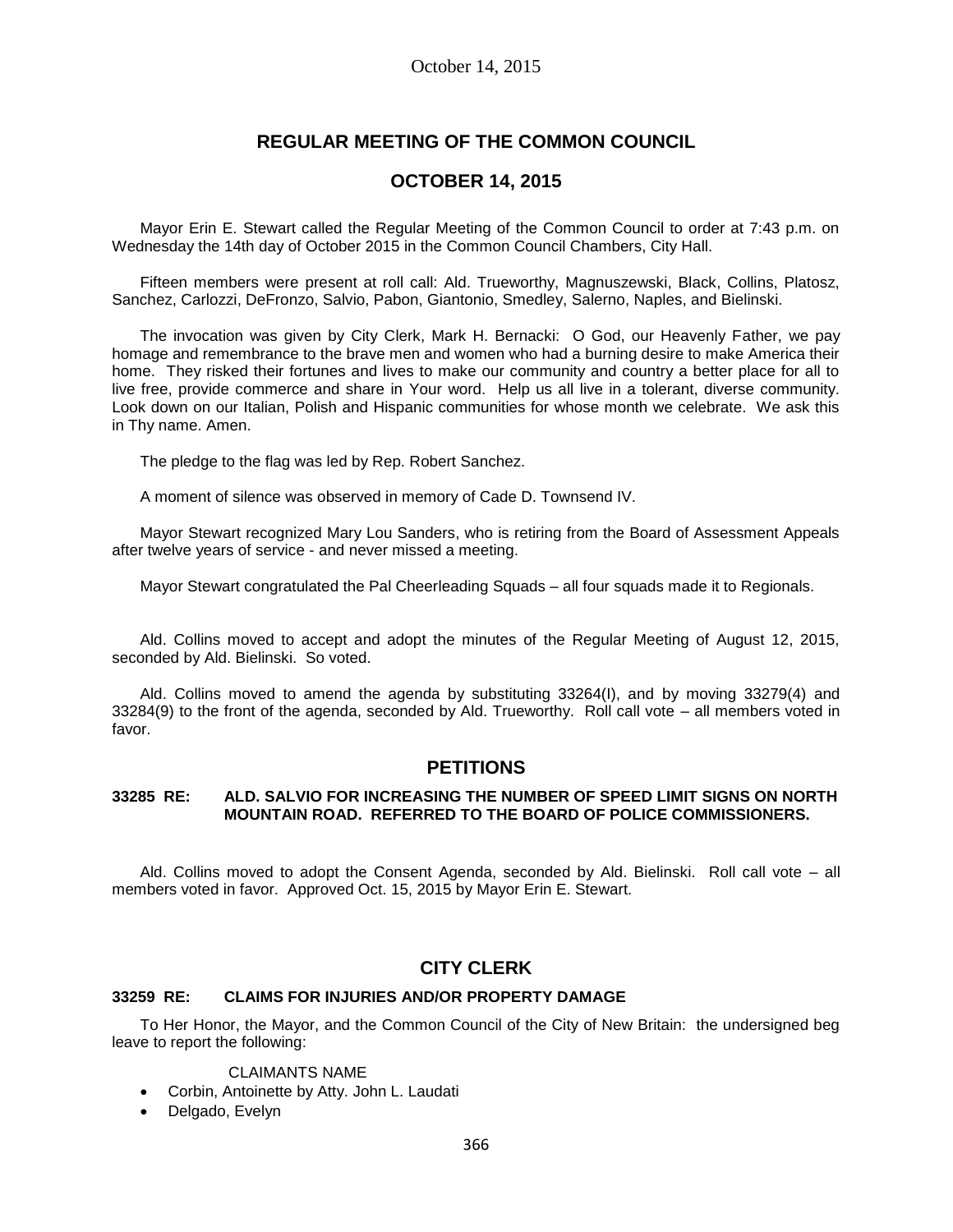- Moore, Mary
- Murray, Walter
- Noto, Michael
- Palmisano, Ronald P.

Mark H. Bernacki City Clerk

## **CITY PLAN COMMISSION**

### **33220-1 RE: PROPOSED AMENDMENT TO THE ZONING ORDINANCES REGARDING SIGNAGE IN THE CBD, CENTRAL BUSINESS DISTRICT**

To Her Honor, the Mayor, and the Common Council of the City of New Britain: the undersigned beg leave to report the following:

The City Plan Commission, at its regular meeting held on September 14, 2015, voted 6 to 0 to recommend that this proposed amendment be approved.

BACKGROUND: This proposed zoning amendment would change the zoning ordinances by adding special sign regulations specific to the CBD, Central Business District. The changes put the specific restrictions for CBD signage in Section 170, the CBD supplemental regulations, rather than the general signage section, Section 250, where all sign regulations are currently. Because of the special nature and importance of the CBD, it is not uncommon for specific controls such as parking, or design controls to be in the CBD section, rather than grouped in with the supplemental regulations and controls common to all other zoning districts.

These specific sign regulations are modeled after the downtown sign ordinances used in Danbury, Connecticut, and would serve to both modify existing CBD signage restrictions as to size, etc. and also to expand regulations to cover types of signage not currently addressed in our zoning regulations, including canopy and awning signs, hanging or projecting signs, window signs and portable signs or sandwich boards. In general, the regulations would be more restrictive; for example, currently business identification signage mounted on the wall of a building in the CBD is allowed to be three (3) square feet of sign area for every linear foot of building wall. The proposed amendment would reduce the permissible sign area to 1.5 square feet of sign area per linear foot of wall. Additionally, the amendment would add regulations for window signage, i.e. the signs that are typically paper posters, advertising products for sale on the premises, and are usually posted on the inside glass of a storefront. The regulation would limit them to not more than 15% of each window. Such signage is not currently addressed or regulated at all. The amendment would also address canopy signs, projecting signs, and portable signs which are not currently regulated in the zoning ordinances.

PLANNING AND CONSIDERATIONS: The signage section of the zoning ordinances currently seems overly generous in regards to some types of signage and overlooks other types of signage entirely. Well-designed and appropriately-sized signage can serve the purpose of adequately identifying restaurants, stores and businesses while helping to create a comfortable and harmonious ambiance that is more conducive to attracting customers and encouraging business development. Excessive and poorlydesigned signage contributes to an unattractive, uninviting urban environment that is uncomfortable and discourages pedestrian traffic, leisurely shopping and multi-purpose trips where someone might visit one shop and walk to another, stopping to eat or have coffee along the way. It can also result in a situation where having an uncoordinated clutter of too much signage can be confusing and detract from the ability to find or identify an individual business. An orderly and attractive appearance and comfortable ambiance are especially important factors in the economic viability of the Central Business District and signage is a critical part of the visual landscape that shapes these perceptions.

RECOMMENDATION: The City Plan Commission is of the opinion that the proposed amendment refines and improves the signage regulations for the Central Business District and will help to create a more attractive and welcoming appearance for the downtown business area. Some of the additions serve to address oversights in the sign ordinances such as awning signs, flags, projecting signs, window signs and portable signage, which are not currently regulated or acknowledged in any manner in the zoning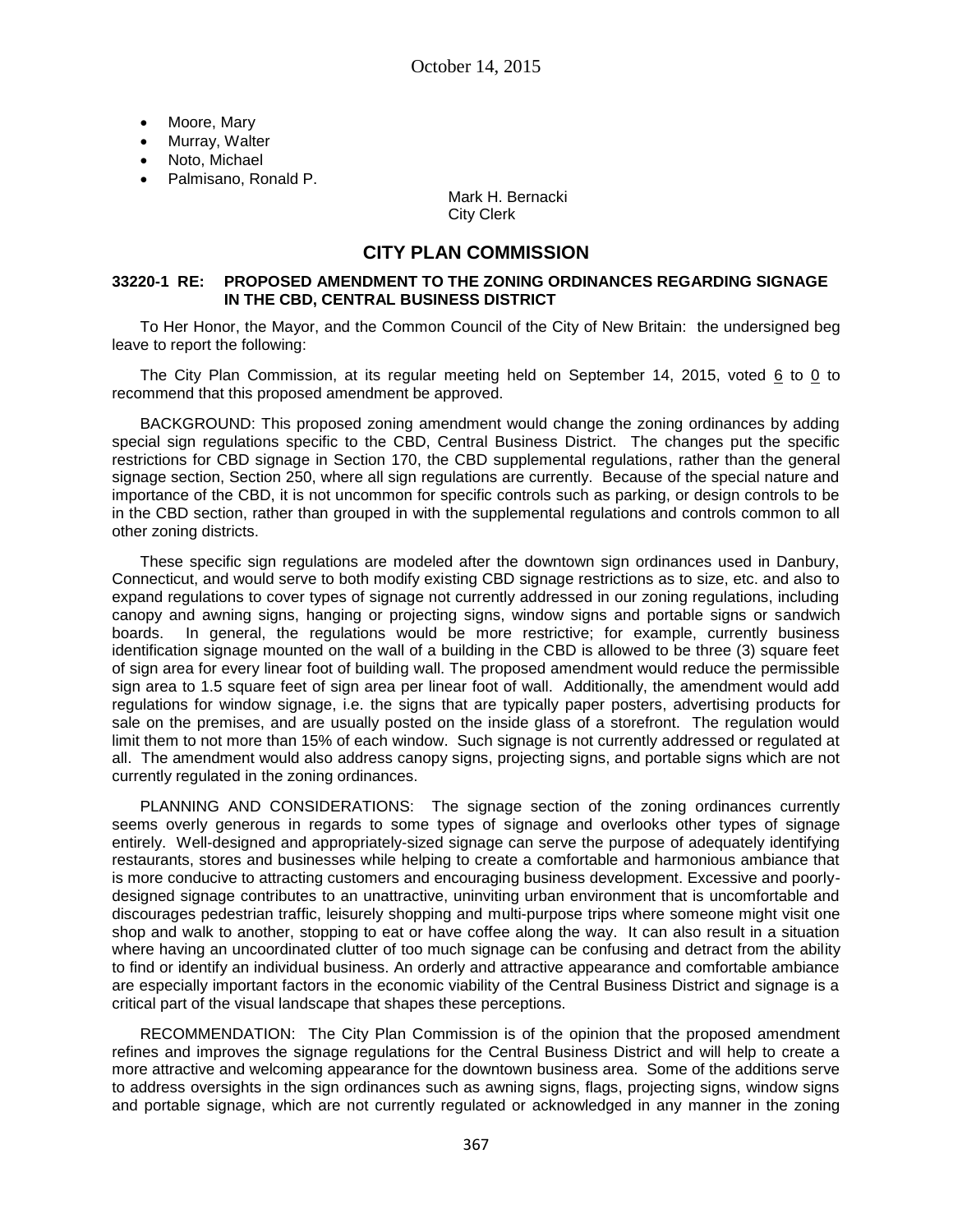## October 14, 2015

ordinances. The City Plan Commission suggests that a more comprehensive review and thorough revision be made to the signage section, incorporating many of the newer provisions proposed here; but in the meantime, strongly supports the adoption of this proposed zoning amendment amending the regulations for signage in the CBD.

> Louis G. Amodio, Chairman City Plan Commission

#### **33221-1 RE: PROPOSED AMENDMENT TO THE ZONING ORDINANCES ADDING IHZ/TOD (INCENTIVE HOUSING ZONE/TRANSIT-ORIENTED DEVELOPMENT OVERLAY DISTRICTS - SEC. 216, IHZ/TOD1-DOWNTOWN; SEC. 217, IHZ/TOD2 - EAST MAIN ST.; AND SEC. 218, IHZ/TOD3 - EAST ST.**

To Her Honor, the Mayor, and the Common Council of the City of New Britain: the undersigned beg leave to report the following:

The City Plan Commission, at its regular meeting held on September 14, 2015, voted 6 to 0 to recommend that this proposed amendment be approved.

BACKGROUND: This proposed zoning amendment would add text establishing three "overlay" zoning districts, which would give developers special incentive to build or redevelop properties in accordance with the guidelines and principles of incentive housing zone legislation and transit-oriented development. The IHZ and TOD concept for the overlay zones, which would encompass areas surrounding the city's three CTfastrak stations, evolved from planning done as part of the 2010-2020 Plan of Conservation and Development and a related study, the Incentive Housing Zone Plan completed in October 2011. The IHZ plan was prepared in accordance with provisions of Connecticut General Statutes 8-13 (m-x), which makes available special state funding to municipalities adopting IHZ overlay zones and to developers building in accordance with IHZ principles. Briefly, the requirements for IHZ overlay zones were that residential developments were to be permitted "as-of-right" rather than by special exception or special permit, and that the zones allow higher residential densities than normally permitted in the underlying zone. The principles of TOD are almost identical and very much complementary to those of IHZ, including encouragement of higher density residential and mixed-use development in areas convenient to transit. At this time, only the overlay zone for the East Street, IHZ/TOD3, is proposed to be put in place on the zoning map, under accompanying Petition #33222.

PLANNING AND CONSIDERATIONS: The 2011 Incentive Housing Zone Plan laid out the basic framework for these amendments. Generally, it was felt that for the IHZ/TOD1 Downtown District, that the existing underlying CBD, Central Business District zoning, which was adopted following the 2008 Downtown Plan, met all of the IHZ and TOD principles relative to encouraging higher density residential and mixed-use developments. The current amendment for the IHZ/TOD1 text would simply add statements of intent, specify the statutorily-mandated 20% affordability requirement for developments seeking the IHZ funding incentives, and would also further modify residential parking requirements within the overlay zone to encourage rehabilitation and re-use of existing multi-story industrial and commercial buildings, reducing the requirement from one (1) space per unit to .75 spaces per unit for buildings with 14 or more units.

For the IHZ/TOD2 East Main district, the underlying area is zoned mostly I-2, General Industry, and is a diverse mix of mostly nonconforming residential and business uses. Section 217 IHZ/TOD2 overlay would allow a variety of different types of residential and mixed-use development not currently allowed at densities and configurations similar to the B-3 Secondary Business zone on Broad Street, in most situations making many of the existing homes and properties more conforming than they are under current zoning. In the IHZ/TOD2 East Main district, parking would be reduced from two (2) spaces per dwelling unit to 1.5 per unit for single and two-family houses and to 1.25 spaces per unit for multi-family buildings, with further parking reductions for apartment buildings within one quarter mile of the CTfastrak station, buildings accommodating secure bicycle parking and mixed-use buildings combining residential and business space.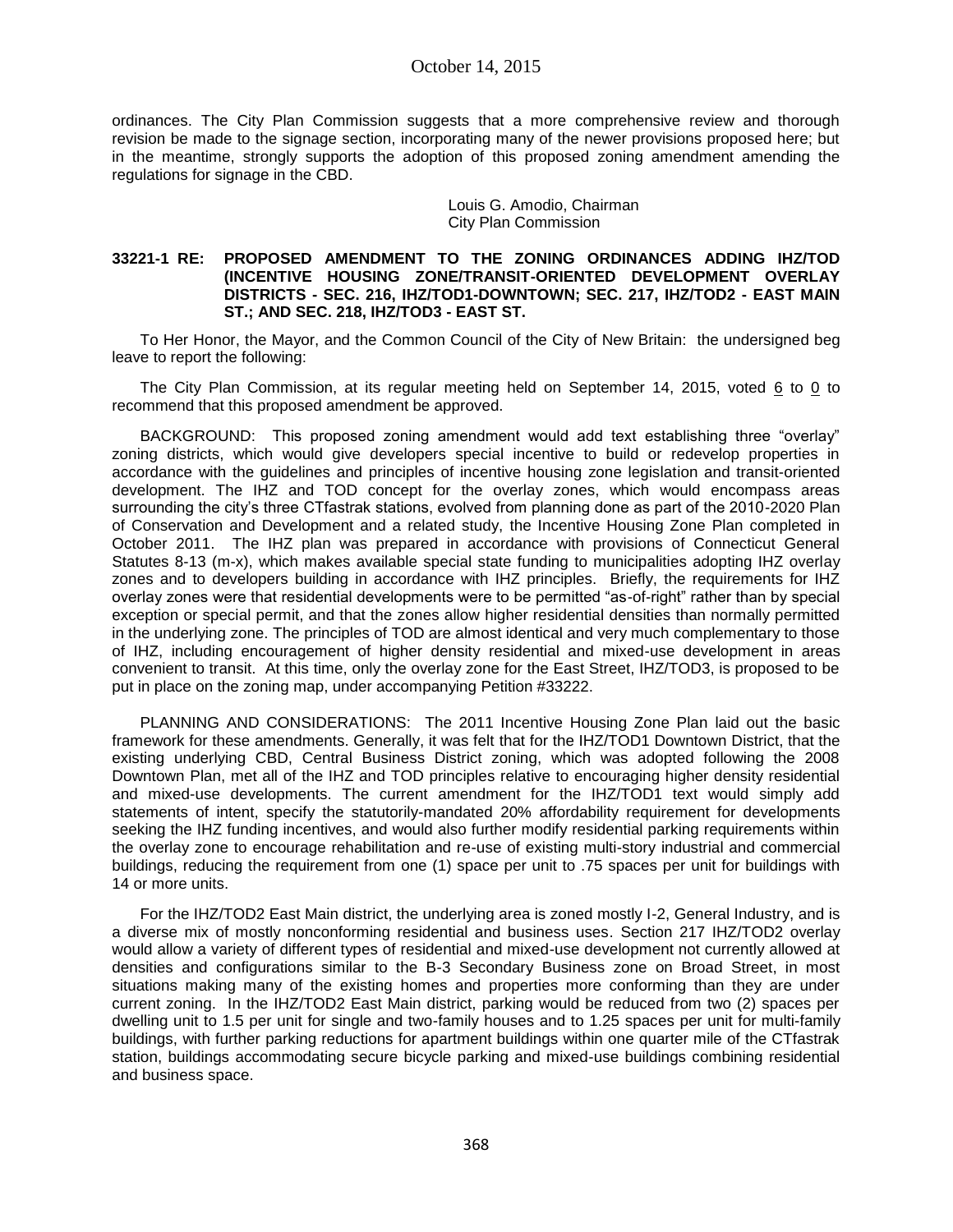The IHZ/TOD3 East Street district would overlay a mix of business and apartment zones, including I-2 General Industry, B-1 Neighborhood Business, A-2 Multi-family Houses and A-3 High-Rise Apartments. In this area, the greatest potential is for vacant and underutilized business properties to be redeveloped for multi-story, multi-unit residential and mixed-use development. The Section 218 regulations for the IHZ/TOD3 would allow residential and mixed-use development at densities similar to our current B-3 Secondary Business zoning, or approximately 34 units per acre, with the provisions for reduced parking requirements as proposed for the IHZ/TOD2 overlay zone.

CONCLUSION: The adoption of these new overlay zoning districts will allow the City of New Britain to take advantage of the opportunities afforded by the three CTfastrak stations and the financial incentives being offered by the State of Connecticut to encourage Incentive Housing Zones and Transit-Oriented Development. This is consistent with planning concepts espoused in the City's 2010 Plan of Conservation and Development and with the 2008 Downtown Plan, both of which emphasize that our neighborhoods and downtown need to establish a stable population with reasonable disposable income to support business growth and facilitate the economic revitalization. The principal emphasis in this concept is to take steps to encourage workforce housing, traditional neighborhoods, neighborhoods that are walkable and pedestrian-friendly and that include mixed-use, mixed-income developments in close proximity to transit. This amendment would be a second step towards that goal, following and expanding upon the Central Business District re-zoning that followed the 2008 Downtown Plan, and would relax some of the zoning requirements and add the potential for financial incentives for prospective developers considering a project in New Britain.

RECOMMENDATION: The City Plan Commission is of the opinion that the proposed text for these proposed overlay zones are consistent with the goals and policies laid out in the Plan of Conservation and Development and the Downtown Plan and will help encourage the development of healthy, vibrant, mixed-use neighborhoods in the vicinities of our CTfastrak stations and our downtown. The Commission, therefore, strongly supports the adoption of this proposed zoning amendment.

> Louis G. Amodio, Chairman City Plan Commission

#### **33222-1 RE: PROPOSED AMENDMENT TO THE ZONING MAP TO APPLY THE IHZ/TOD3 INCENTIVE HOUSING ZONE/TRANSIT - ORIENTED DEVELOPMENT - EAST ST. OVERLAY ZONING DISTRICT TO PROPERTIES AT THE NORTHERN END OF EAST ST. IN THE GENERAL VICINITY BETWEEN ALLEN ST AND WELLS ST. OVERLAYING EXISTING**

To Her Honor, the Mayor, and the Common Council of the City of New Britain: the undersigned beg leave to report the following:

The City Plan Commission, at its regular meeting held on September 14, 2015, voted 6 to 0 to recommend that this proposed zone change be approved.

BACKGROUND: This zone change would serve to apply the IHZ/TOD3 Incentive Housing Zone/Transit-Oriented Development - East Street overlay zone to the zoning map, encompassing the properties along the northern end of East Street, falling roughly between Allen Street and Wells Street. The area is currently a mix of zones including I-2 General Industry, B-1 Neighborhood Business, B-3 Secondary Business, A-2 Multi-family Houses and A-3 High-Rise Apartments. It also contains a fairly diverse mix of land uses ranging from a handful of single-family homes on the southwestern fringe to residential townhouse condominiums, 150-unit multi-story residential apartment buildings, several manufacturing operations, auto-repair and sales businesses, as well as convenience stores, restaurants and a package store. A number of the properties are either vacant or underutilized at this time. Situated near the CTfastrak station at 1285 East Street and the nearby CCSU campus, they offer excellent opportunity for attracting development that is consistent with IHZ/TOD principles and likely to be eligible for some level of state funding. Of immediate interest is the former Sanson Cabinet property at 1340 East Street, a three (3) acre site on which a potential developer is proposing a 90-unit residential building. This would conform ideally with the principles and intent of IHZ/TOD zoning.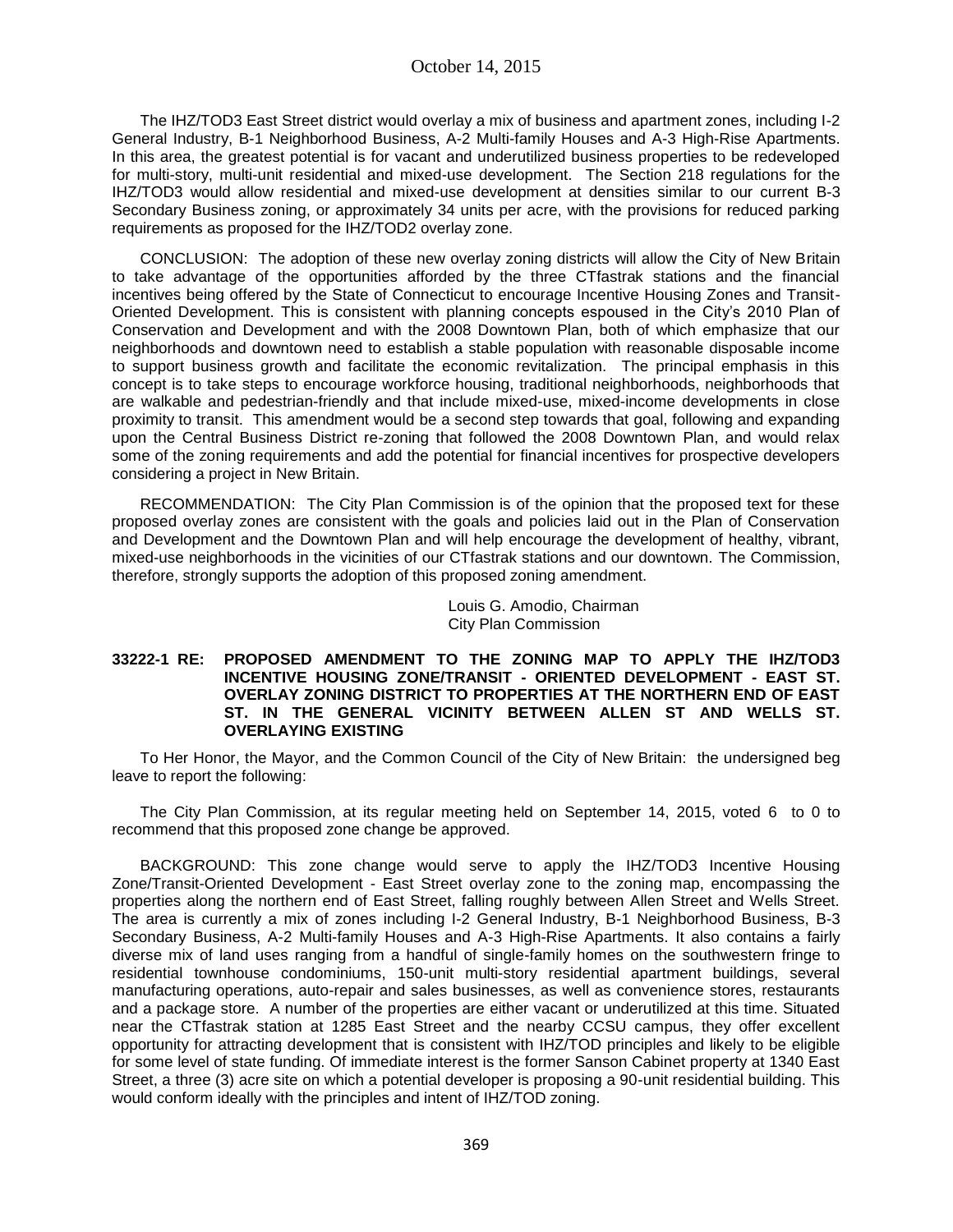PLANNING AND CONSIDERATIONS: The overlay zone is a measure in which the underlying zoning remains in place. All existing land uses remain permissible and conforming under the existing underlying zoning district. The overlay zone serves to encourage IHZ/TOD style development by allowing residential and mixed-use development at greater residential densities, up to 34 units per acre, along with lowered off-street parking requirements and makes qualifying developments within the area eligible for state IHZ and TOD funding.

The 2010-2020 Plan of Conservation and Development notes that this portion of East Street is no longer the major north/south traffic corridor that it was prior to the completion of Route 9, and that the older, single-story, commercial-strip style business properties are outdated and underutilized for current conditions. The Plan proposes that this area take advantage of the IHZ and TOD opportunities afforded by the state IHZ/TOD funding and by the opening of the CTfastrak. The Plan's recommendation for TOD suggests a focus on higher-density residential and mixed-use buildings, shared with neighborhood convenience, restaurant and personal service type businesses.

RECOMMENDATION: The City Plan Commission is of the opinion that implementation of the IHZ/TOD overlay zoning for this location is consistent with the City's Plan of Conservation and Development, and that by helping to encourage the development of desirable, workforce housing and supportive retail convenience and personal service businesses convenient to an important regional transit hub, it will aid in the economic revitalization of the general vicinity. The Commission, therefore, strongly supports the adoption of this zone change to apply the IHZ/TOD3 overlay zone.

> Louis G. Amodio, Chairman City Plan Commission

# **PURCHASING DEPARTMENT**

## **33260 RE: REPORT FOR BID THRESHOLD ITEMS**

To Her Honor, the Mayor, and the Common Council of the City of New Britain: the undersigned beg leave to report the following:

In accordance with the New Britain Code of Ordinances, Section 2-566, a monthly report of purchases between \$500 and \$7,500 shall be provided to the Common Council. The report shall include a detailed description of items or services purchased, name of vendor, owner of business and dollar amount spent on each individual purchase as well as the aggregate total of spend to date for the fiscal year.

The Finance Department, Purchasing Division has provided an electronic list of purchases for the Month of September 2015. This document is available in the Council office for review by Council members.

Acceptance and adoption is respectfully requested.

Jack Pieper Purchasing Agent

### **33261 RE: LINE ITEM TRANSFERS 7/1/15 THRU 10/6/15**

To Her Honor, the Mayor, and the Common Council of the City of New Britain: the undersigned beg leave to report the following:

In accordance with the city of New Britain ordinance of Article VII – Finance, Section 2-494(3), the following departments have transferred monies from one line item to another within their departmental budget (total department budget has not changed). Each transfer will be continuously numbered from month to month throughout the fiscal year. This report represents the transfers executed by the mayor in accordance with the aforementioned ordinance for the period ending October 6, 2015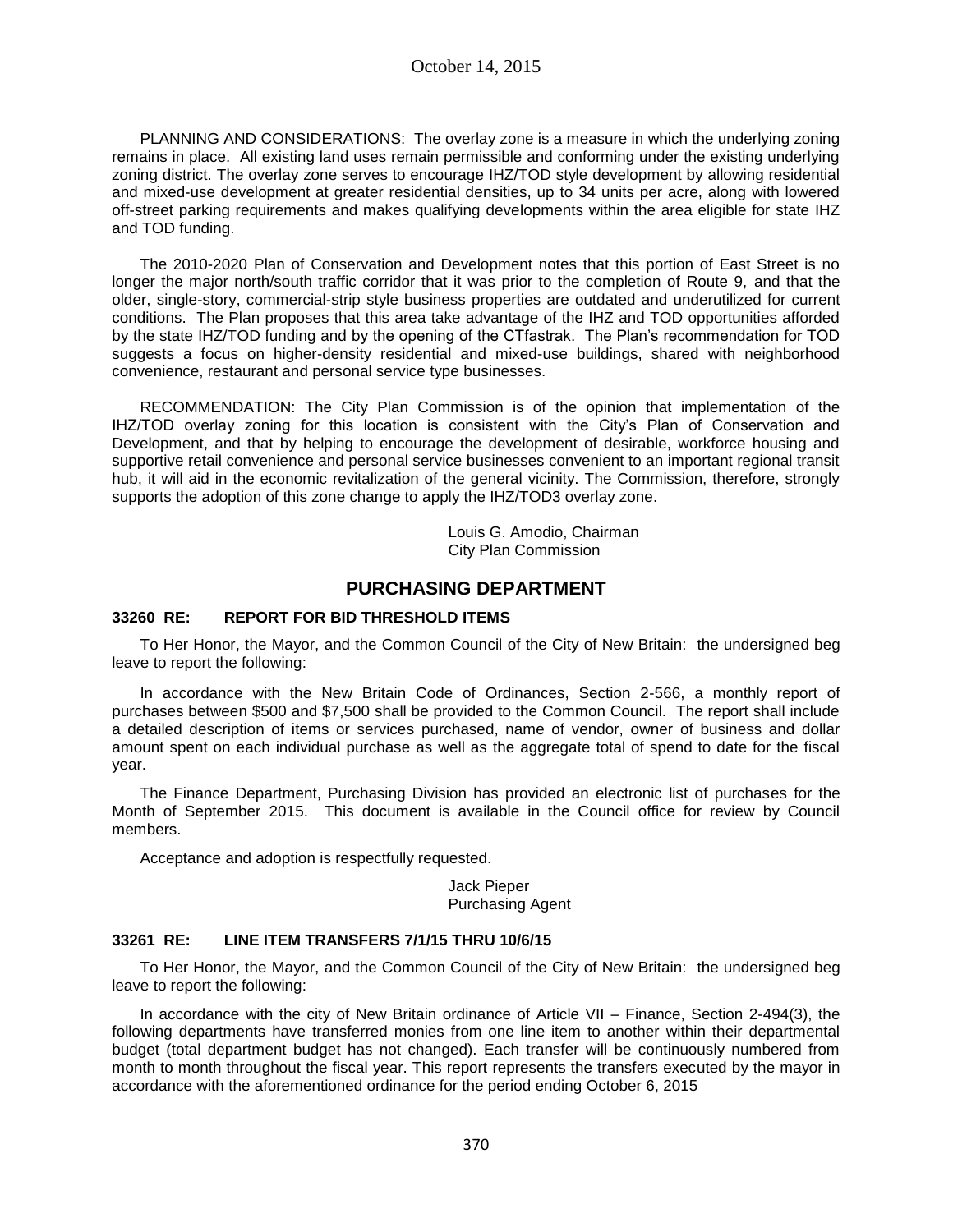| $\mathbf{1}$ . | Department:               | Assessor                            |                         |                                                                       |
|----------------|---------------------------|-------------------------------------|-------------------------|-----------------------------------------------------------------------|
|                | From:                     | 001107001-5610                      |                         | (Postage, Copies & Scans)                                             |
|                | To:                       | 001107001-5352                      | (Data Processing)       |                                                                       |
|                | Amount:                   | \$1,018.00                          |                         |                                                                       |
|                | <b>Brief Description:</b> | for 2015 using outside vendor       |                         | Funds needed for cost of mailing 2,059 personal property declarations |
| 2.             | Department:               | Disabilities Commission             |                         |                                                                       |
|                | From:                     | 001523003-5124                      |                         | (Part Time Salaries)                                                  |
|                | To:                       | 001523003-5610                      | \$<br>500.00            | (Postage, Copies & Scans)                                             |
|                |                           | 001523003-5659                      | \$3,500.00              | (Oper. Material & Supplies)                                           |
|                |                           | 001523003-5810                      | \$1,000.00              | (Dues, Fees & Memberships)                                            |
|                | Amount:                   | \$5,000.00                          |                         |                                                                       |
|                | <b>Brief Description:</b> | Rebudget line items for fiscal year |                         |                                                                       |
|                |                           |                                     | Rebecca Salerni         |                                                                       |
|                |                           |                                     | Deputy Finance Director |                                                                       |

### **33262 RE: SAND FOR SNOW AND ICE CONTROL FOR THE PUBLIC WORKS DEPT.**

To Her Honor, the Mayor, and the Common Council of the City of New Britain: the undersigned beg leave to report the following:

Public Bid No. 3845 was solicited and received in accordance with the Purchasing Ordinances of the City of New Britain for the Purchase of Sand used for Snow and Ice Control for the Public Works Department. Funding is available for this purchase from the Public Works Department's account, 001315007-5659, Street Snow Removal, Operating Material and Supplies

Invitations to bid were solicited and the bid was duly advertised in the New Britain Herald Newspaper, the City and State of Connecticut's Department of Administration Services websites and mailed to twentyseven (27) Sand Companies. The Purchasing Agent did not receive any letters from the Sand Companies on the mailing list who indicated that they could not respond to the bid request. The responses received are on file in Town Clerk's Office.

The bids and samples of sand submitted by the bidders were reviewed for conformance to specifications by the Public Works Department Administration and the Purchasing Agent. Therefore the Director of the Public Works Department is recommending that the bid be awarded to WFS Earth Materials, LLC of Branford, CT who was the lowest bidder and met all bid specifications.

RESOLVED: That the Purchasing Agent is hereby authorized to issue a standing purchase order for \$16.25 per Cubic Yard of Sand delivered to the City Yard for Snow and Ice Control for the 2015-2016 winter season to WFS Earth Materials, LLC of Branford, CT per the terms and specifications of Public Bid No. 3845.

### Jack Pieper Purchasing Agent

### **33263 RE: RELOCATION OF A WATER MAIN AT THE CORNER OF WEST MAIN AND WASHINGTON STREETS FOR THE PUBLIC WORKS DEPT**

To Her Honor, the Mayor, and the Common Council of the City of New Britain: the undersigned beg leave to report the following:

Public Bid No. 3846 was solicited and received in accordance with the Purchasing Ordinances of the City of New Britain for the Relocation of a Water Main at the Corner of West Main and Washington Street for the Public Works Department, Utilities Division. Funding for this purchase is available in the Public Works Department, Utilities Division's account number, 9303500204-5659, Water Fund, Operating Material and Supplies.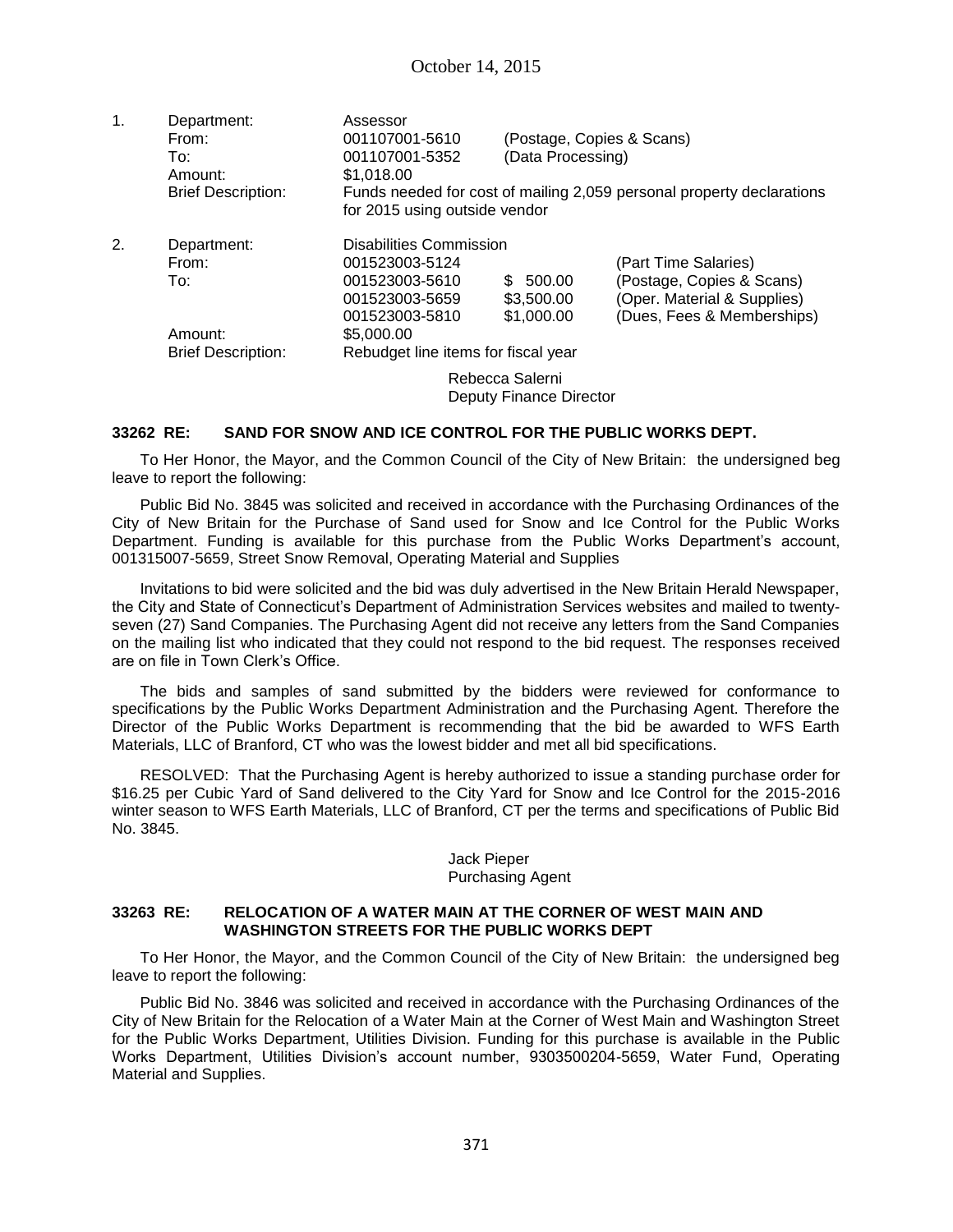Invitations to bid were solicited and the bid was duly advertised in the New Britain Herald Newspaper, the City and State of Connecticut's Department of Administration Services websites and mailed to thirtyfive (35) Construction Companies. The Purchasing Agent did not receive any letters from the Construction Companies on the mailing list who indicated that they could not respond to the bid request. The responses are on file in Town Clerk's Office.

The bids were reviewed for conformance to specifications by the Public Works Department, Utilities Division's Administration and the Purchasing Agent. Eversource will be reimbursing the City fifty (50) percent of the total cost of the project because the Water Main is near to one of their electricity lines in the street. Therefore the Deputy Director of the Public Works Department, Utility Division, is recommending that the bid be awarded to LTC Construction Company, Inc. of New Britain, CT who submitted the lowest and correct bid that met all of the specifications for the Relocation of a Water Main at the Corner of West Main and Washington Street. The bid results were presented to the Water Commission at their October 13, 2015 meeting. At this meeting they approved the Deputy Director of the Public Works Department's recommendation to award the bid for the Relocation of a Water Main at the Corner of West Main and Washington Street to LTC Construction Company, Inc. of New Britain, CT.

RESOLVED: That the Purchasing Agent is hereby authorized to issue a purchase order for \$39,500.00 and enter into a contract with LTC Construction Company, Inc. of New Britain, CT for the Relocation of a Water Main at the Corner West Main and Washington Street for the Public Works Department, Utilities Division, per the terms and specifications of Public Bid Number 3846.

#### Jack Pieper Purchasing Agent

#### **33264 RE: HEAVY DUTY BOMAG TANDEM VIBRATORY ROLLER FOR THE PUBLIC WORKS DEPT.**

To Her Honor, the Mayor, and the Common Council of the City of New Britain: the undersigned beg leave to report the following:

In accordance with City Code of Ordinances, Chapter 2, Article VIII, Division 1, Section 2-541, a purchase order was requested by the Public Works Department, for the purchase of a new Heavy Duty BOMAG Tandem Vibratory Roller.

| Supplier         | Item                                     | Price       |
|------------------|------------------------------------------|-------------|
| C.N. Wood of     | Heavy Duty BOMAG Tandem Vibratory Roller | \$36,971.00 |
| Connecticut. LLC |                                          |             |
| North Haven, CT. |                                          |             |

The Public Works Department requested the purchase of a new Heavy Duty BOMAG Tandem Vibratory Roller. The existing Heavy Duty BOMAG Tandem Vibratory Roller is utilized by the Public Works Department to rolling bituminous concrete materials where repairs are being made to City Streets and driveway aprons. The new Heavy Duty BOMAG Tandem Vibratory Roller will replace the existing Heavy Duty BOMAG Tandem Vibratory Roller that has been utilized by the Public Works Department since 1992. The existing Heavy Duty BOMAG Tandem Vibratory Roller is in need of mechanical repairs. Parts to make the needed repairs are obsolete and no longer available. C.N. Wood of Connecticut, LLC is the only authorized dealer for this Heavy Duty BOMAG Tandem Vibratory Roller in the State of Connecticut. This fact has been verified by the Purchasing Agent. Bid solicitation for this purchase of the new Heavy Duty BOMAG Tandem Vibratory Roller would not be beneficial to the City. Funding for this purchase was approved by the Standing Bonding Subcommittee, Resolution #31127-7 on September 23, 2015.Funds are available within the Public Works Department's account number, 0041500111-57040, Capital Equipment, Five (5) Ton Roller.

RESOLVED: That the Purchasing Agent is hereby authorized to issue a purchase order for \$36,971.00 to C.N. Wood of Connecticut, LLC of North Haven, CT for the purchase of a Heavy Duty BOMAG Tandem Vibratory Roller for the Public Works Department.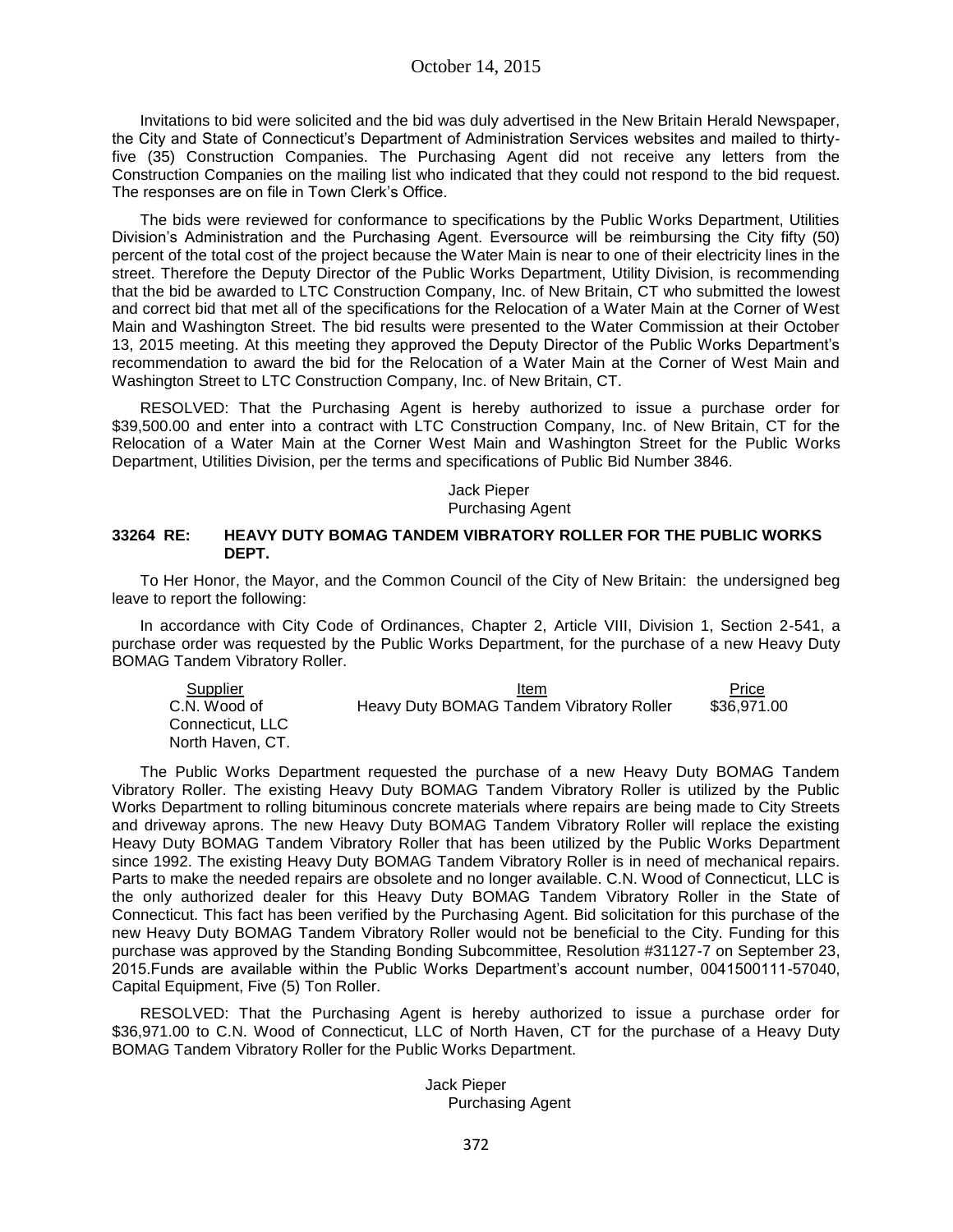## **33265 RE: ROLL OFF TRASH CONTAINERS FOR THE PUBLIC WORKS DEPT.**

To Her Honor, the Mayor, and the Common Council of the City of New Britain: the undersigned beg leave to report the following:

In accordance with City Code of Ordinances, Chapter 2, Article VIII, Division 1, Section 2-541, a purchase order was requested by the New Britain Public Works Department, for the purchase of four (4) Roll Off Trash Containers.

| Supplier                                      | Item                                             | <b>Quantity</b> | Unit Price                | <b>Total Price</b>        |
|-----------------------------------------------|--------------------------------------------------|-----------------|---------------------------|---------------------------|
| Deist Industries, Inc.<br>(Bucks Fabricating) | Bucks 45 Yard Roll<br><b>Off Trash Container</b> | 2               | \$4,290.00                | \$8,580.00                |
| Hadley, PA.                                   | Bucks 30 Yard Roll<br><b>Off Trash Container</b> | 2               | \$3,890.00                | \$7,780.00                |
|                                               | Shipping                                         |                 | \$1,695.00<br>Total Cost: | \$1,695.00<br>\$18,055.00 |

The New Britain Public Works Department has requested the purchase of four (4) New Roll Off Trash Containers. The new Roll Off Trash Containers will be located at the City's Recycling Center on Christian Lane. The Public Works Department is presently utilizing four (4) Deist Industries Inc., Bucks, Roll Off Trash Containers at the Recycling Center. The Roll Off Trash Containers are utilized to collect Municipal Solid Waste, which is delivered to the Bristol Covanta Facility and non-burnable debris, which is hauled to Manafort Brothers. These are replacement containers as the original containers are in bad condition, rusted out and are no longer roadworthy. The Deist Industries, Inc. Roll Off Trash Containers has a special high hook system that is utilized to pull the containers onto the trucks. The Public Works Department's trucks have the special loading mechanism to load these Roll Off Trash Container on to it. Other Roll Off Trash Container manufacturers do not have this special high hook system. The Public Works Department would not be able to load other manufactured Roll Off Trash Containers onto their trucks. Deist Industries, Inc. is the manufacturer of the Bucks Roll Off Trash Container and has no dealers. The Purchasing Agent has verified this. Bid Solicitation for the purchase of the new Roll Off Containers would not be beneficial to the City. Funding for this purchase was approved by the Standing Bonding Subcommittee, Resolution #31127-7 on September 23, 2015. Funds are available within the Public Works Department's account number, 0041500111-57047, Capital Equipment, Roll Off Containers.

RESOLVED: That the Purchasing Agent is hereby authorized to issue a purchase order for \$18,055.00 to Deist Industries Inc., for the purchase of two (2) Bucks forty five (45) yard Roll Off Containers and two (2) Bucks thirty (30) yard Roll Off Containers for the Public Works Department.

> Jack Pieper Purchasing Agent

## **33266 RE: COOPERATIVE PURCHASING - DUMP TRUCKS FOR THE PUBLIC WORKS DEPT.**

To Her Honor, the Mayor, and the Common Council of the City of New Britain: the undersigned beg leave to report the following:

In accordance with City Code of Ordinances, Chapter 2, Article VIII, Division 1, Section 2-538 (a), a purchase order was requested for the following under the State of Connecticut's Cooperative Purchasing Plan for the Public Works Department.

| Supplier                 | Item               | $Q$ ty | Unit Price   | <b>Total Price</b> |
|--------------------------|--------------------|--------|--------------|--------------------|
| Freightliner of Hartford | 2015 Freightliner  |        | \$194,623.54 | \$389,247.08       |
| East Hartford, CT.       | 6 Wheel Dump Truck |        |              |                    |
|                          | With a Snow Plow   |        |              |                    |

The New Britain Public Works Department requested the purchase of two (2) new 2015 Freightliner six (6) Wheel Dump Truck with a Snow Plow utilizing the State of Connecticut's Contract Award #14PSX0239. The new Dump Trucks will replace existing ones that were purchased in 2000 and 2002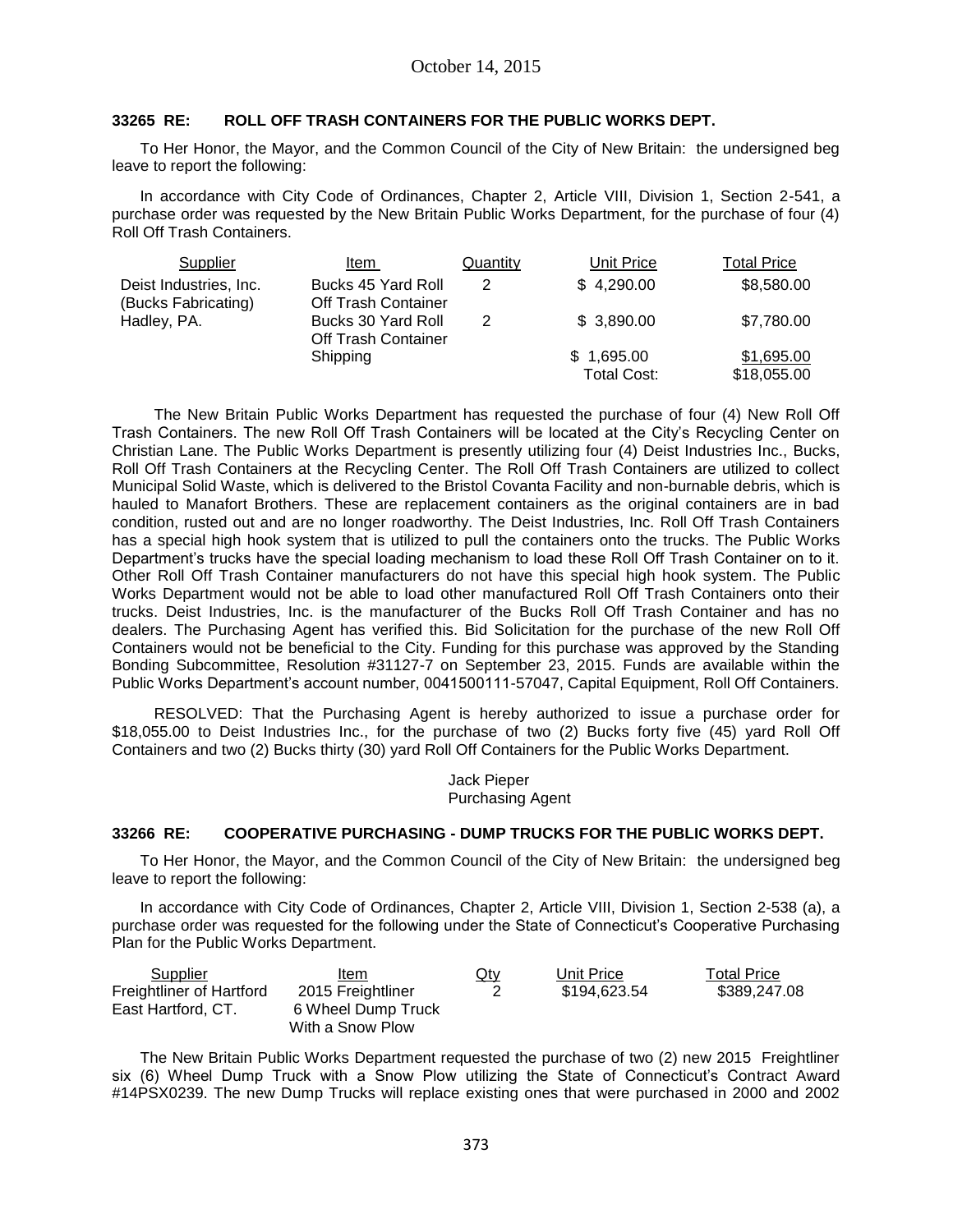and are in need of mechanical repairs and have rusted frame rails. Because of the age of the existing Dump Trucks parts are also becoming obsolete making it hard to obtain to make the needed repairs. The new replacement Dump Trucks are needed so they will be available to plow and sand City streets this winter. Funding for this purchase was approved by the Standing Bonding Subcommittee, Resolution #31127-7, on September 23, 2015. Funding is available for this purchase within the Public Works Department's account number, 00410041500111-56147, Capital Equipment, 6 Wheel Dump Truck with Plow.

RESOLVED: That the Purchasing Agent is hereby authorized to issue a purchase order for \$388,647,08 to Freightliner of Hartford of East Hartford, CT for the purchase of two (2) 2015 Freightliner six (6) Wheel Dump Trucks with Snow Plows for the New Britain Public Works Department, utilizing the State of Connecticut's Cooperative Purchasing Plan, Contract Award #14PSX0239.

> Jack Pieper Purchasing Agent

#### **33267 RE: COOPERATIVE PURCHASING - NEW SAND PRO FOR THE PARKS & RECREATION DEPT.**

To Her Honor, the Mayor, and the Common Council of the City of New Britain: the undersigned beg leave to report the following:

In accordance with City Code of Ordinances, Chapter 2, Article VIII, Division 1, Section 2-538 (a), a purchase order was requested for the following under the State of Connecticut's Cooperative Purchasing Plan for the Parks, Recreation and Community Services Department.

| Supplier                        | Item          | <b>Total Price</b> |
|---------------------------------|---------------|--------------------|
| <b>Turf Product Corporation</b> | Toro Sand Pro | \$20.052.57        |
| Enfield, CT.                    |               |                    |

The Parks, Recreation and Community Services Department requested the purchase of a Toro Sand Pro Power Max utilizing the State of Connecticut's Contract Award #13PSX0321. The new Toro Sand Pro will replace an existing Toro Sand Pro that is over Ten (10) years old. Because the present Toro Sand Pro is old, parts are becoming obsolete and hard to obtain. The Toro Sand Pro is needed for the maintenance of the fields at Beehive Stadium. Turf Products Corporation is also the sole source distributor of Toro Grounds Equipment in the states of Connecticut, Massachusetts and Rhode Island according to the Toro Corporation. This fact has been verified by the Purchasing Agent. Bid solicitation for the purchase of this Toro Sand Pro would not be beneficial to the City. Funding for this purchase was approved by the Standing Bonding Subcommittee, Resolution #31127-7, on September 23, 2015. Funding is available for this purchase within the Public Works Department's account number, 00410041500111-57041, Capital Equipment, Sand Pro for Willow Brook.

RESOLVED: That the Purchasing Agent is hereby authorized to issue a purchase order for \$20,052.57 to Turf Products Corporation of Enfield, CT for the purchase of a new Toro Sand Pro for the Parks, Recreation and Community Services Department utilizing the State of Connecticut's Cooperative Purchasing Plan, Contract Award #13PSX0321.

#### Jack Pieper Purchasing Agent

#### **33268 RE: COOPERATIVE PURCHASING – 2015 FORD F250 PICKUP TRUCK AND 2 2015 FORD F550 TRUCKS FOR THE PUBLIC WORKS DEPT.**

To Her Honor, the Mayor, and the Common Council of the City of New Britain: the undersigned beg leave to report the following:

In accordance with City Code of Ordinances, Chapter 2, Article VIII, Division 1, Section 2-538 (a), a purchase order was requested for the following under the State of Connecticut's Cooperative Purchasing Plan for the Public Works Department.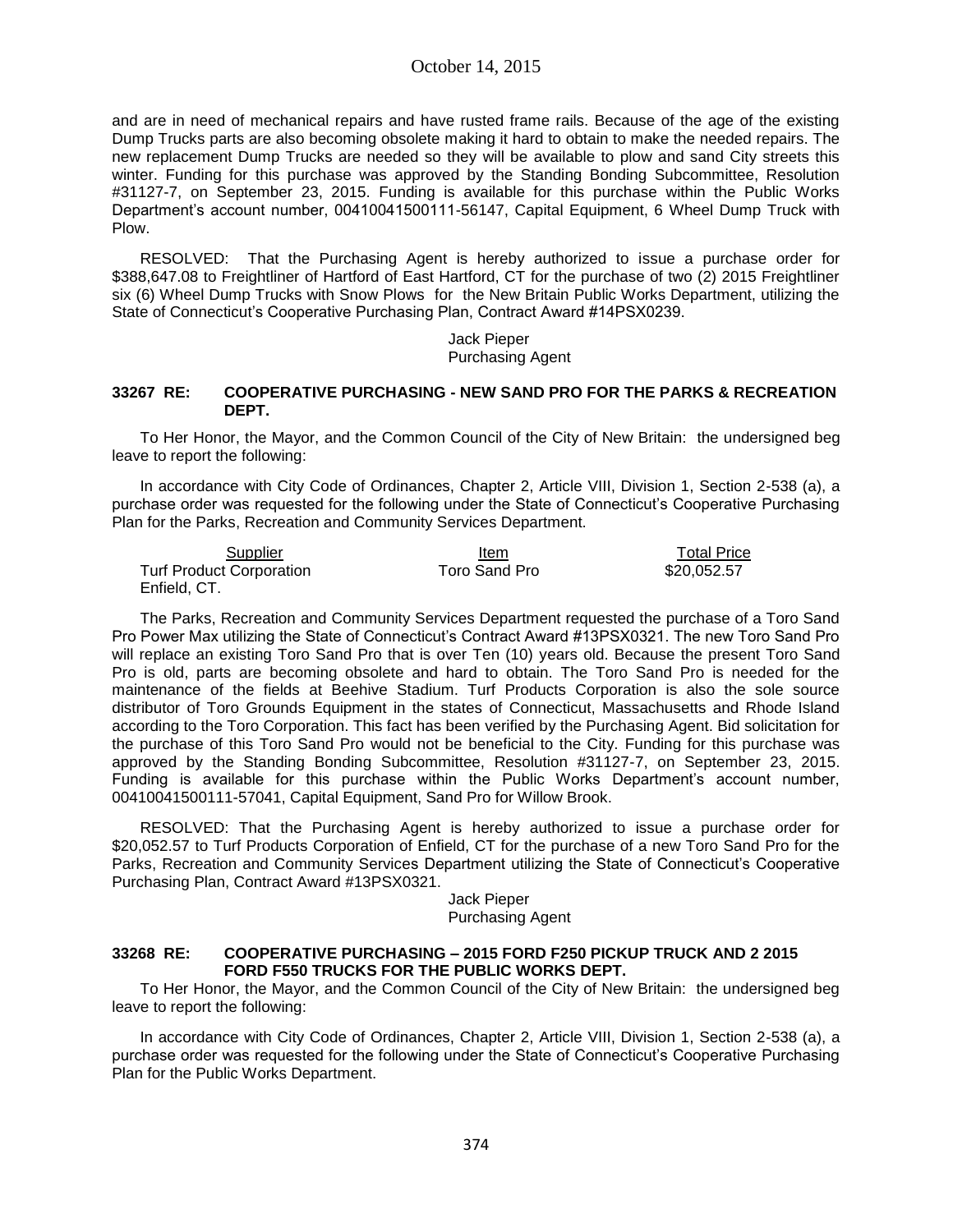| <b>Supplier</b>                      | ltem                               | <u>Qty</u> | Unit Price  | <b>Total Price</b> |
|--------------------------------------|------------------------------------|------------|-------------|--------------------|
| Crowley Ford, LLC<br>Plainville, CT. | 2015 Ford F250 4x4<br>Pickup Truck |            | \$33,022.40 | \$33,022.40        |
|                                      | 2015 Ford F550<br>4x4 Truck        | 2          | \$95,000.00 | \$190,00.00        |
|                                      |                                    |            | Total       | \$223,022.40       |

The Public Works Department requested the purchase of a new 2015 Ford F250 4x4 Pickup Truck with a Snow Plow and two (2) new 2015 Ford F550 4x4 Truck with a Snow Plow and Stainless Steel Body utilizing the State of Connecticut's contact Award 10PSX0239. The new 2015 Ford F250 4x4 Pickup Truck will replace a Pickup Truck that the Public Works Department has been utilizing since 1995 that is rusted and needs mechanical repairs. The new 2015 Ford F550 4x4 Trucks will replace Dump Trucks that the Public Works Department has been utilizing since 2000 that is rusted and also needs mechanical repairs. Because of the age of these trucks, parts are becoming obsolete making it hard to obtain and make the needed repairs. The new trucks are needed so they will be available to plow snow on City Streets this winter. Funding for this purchase was approved by the Standing Bonding Subcommittee, Resolution #31127-7 on September 23, 2015. Funds are available within the Public Works Department's account numbers, 0041500111-56150, Capital Equipment, F-250 Pickup with Plow and 0041900114- 56147, Capital Equipment, Six (6) Wheel Dump Truck with Plow.

RESOLVED: That the Purchasing Agent is hereby authorized to issue a purchase order for \$223,022.40 to Crowley Ford, LLC of Plainville, CT for the purchase of a 2015 Ford F250 4x4 Pickup Truck with a Snow Plow and two (2) 2015 Ford F550 4x4 Truck with a Snow Plow and Stainless Steel Body for the New Britain Public Works Department utilizing the State of Connecticut's Cooperative Purchasing Plan, Contract Award #10PSX0239.

> Jack Pieper Purchasing Agent

### **33269 RE: COOPERATIVE PURCHASING – FIREFIGHTER HELMETS FOR THE FIRE DEPT.**

To Her Honor, the Mayor, and the Common Council of the City of New Britain: the undersigned beg leave to report the following:

In accordance with City Code of Ordinances, Chapter 2, Article VIII, Division 1, Section 2-538 (a), a purchase order was requested for new Firefighter Helmets for the New Britain Fire Department under the Capital Region Council of Governments (CRCOG) cooperative pricing.

| Supplier                       | Item           | Qty | Unit Price | Total Price |
|--------------------------------|----------------|-----|------------|-------------|
| Firematic Supply Company, Inc. | Firefiahter    | 130 | \$257.34   | \$33.454.20 |
| Rocky Hill, CT                 | <b>Helmets</b> |     |            |             |

The New Britain Fire Department requested the purchase of new Firefighter Helmets utilizing the CRCOG's Contract award. Most of the Fire Department's Firefighter's Helmets are ten (10) years old and many have cracks and are generally worn out. These helmets are worn by firefighters for interior firefighting operations and meet national standards as promulgated by the National Fire Protection Association (NFPA) and the Occupational Safety and Health Administration (OSHA). A committee of firefighters researched, field tested and developed specifications for the Firefighter Helmets being purchased. The Firefighter Helmets meets the latest national safety standards. The City is a member of CRCOG. CRCOG is a Purchasing Cooperative serving seventy-two (72) Municipalities, Boards of Education and Government Agencies within the State of Connecticut. This enabled CRCOG to get a very competitive price from Firematic Supply Company, Inc. for the Firefighter Helmets for member Municipalities. Funding for this purchase was approved by the Common Council at their June 25, 2013 meeting, Resolution 32373-1. Funding is available for this purchase within the Fire Department's account number, 0041200114-57023, Capital Equipment, Fire Administration, Personal Protective Equipment.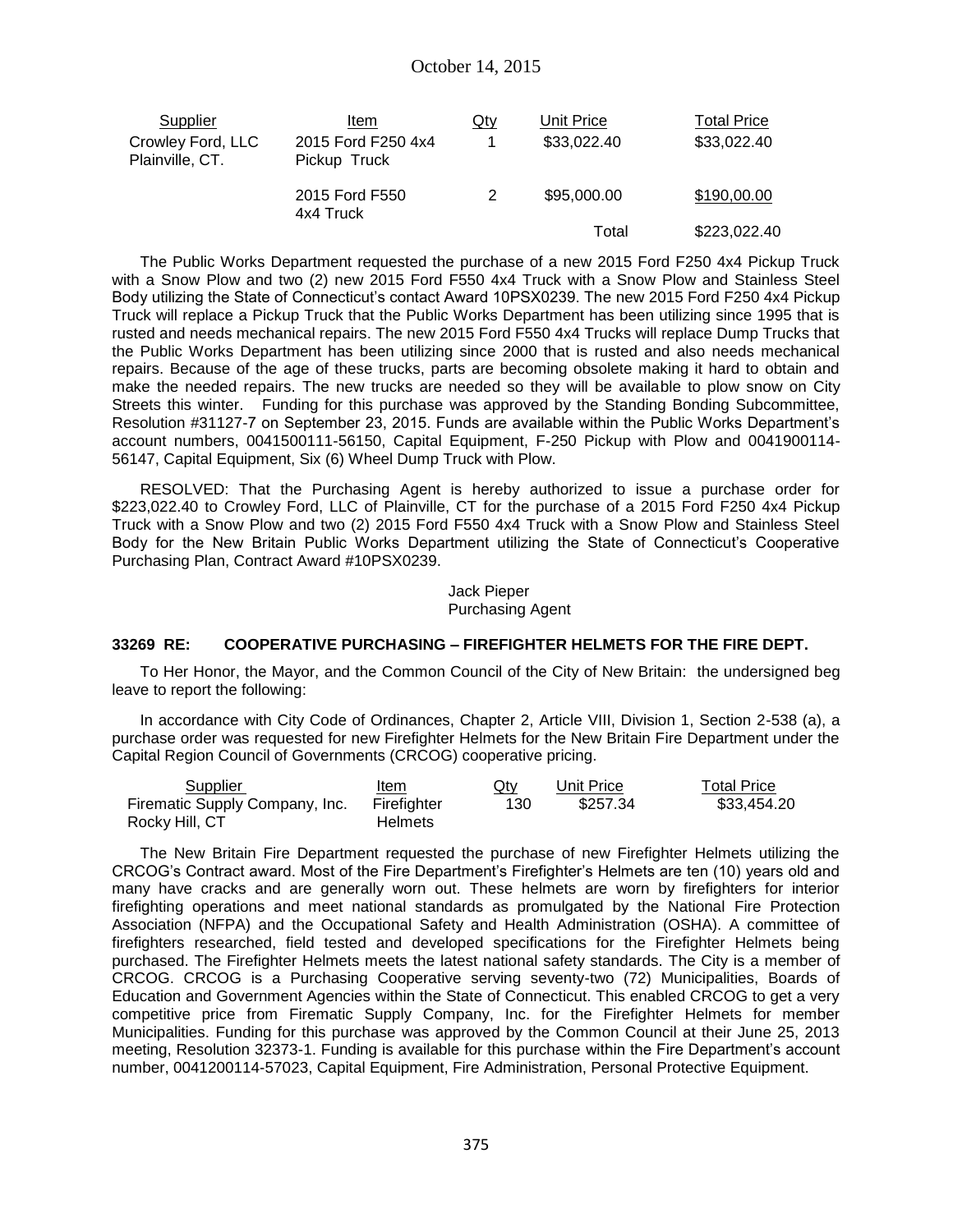## October 14, 2015

RESOLVED: That the Purchasing Agent is hereby authorized to issue a purchase order for \$33,454.20 to Firematic Supply Company, Inc. of Rocky Hill, CT for the purchase of one hundred and thirty (130) Firefighter Helmets for the New Britain Fire Department utilizing CRCOG's Cooperative Purchasing Pricing.

#### Jack Pieper Purchasing Agent

## **33270 RE: COOPERATIVE PURCHASING - SECURITY VIDEO SURVEILLANCE/RECORDING SYSTEM FOR MAYOR'S SUITE OF OFFICES REQUESTED BY INFORMATION TECHNOLOGY DEPT.**

To Her Honor, the Mayor, and the Common Council of the City of New Britain: the undersigned beg leave to report the following:

In accordance with City Code of Ordinances, Chapter 2, Article VIII, Division 1, Section 2-538 (a), a purchase order was requested by the New Britain Information Technology Department for the Purchase and Installation of a Video Surveillance/Security System.

| Supplier      | Needed Items                     | <b>Total Price</b> |
|---------------|----------------------------------|--------------------|
| Mercury Group | Network Video Recorder, Cameras. | \$19,568,00        |
| Stratford, CT | Monitors, Cabling and Power      |                    |

The New Britain Information Technology Department requests the purchase and installation of a Security and Video Surveillance System for the Mayor's Suite of Offices and  $2^{nd}$  Floor Hallways at City Hall. The cameras and monitors will provide the view of the hallway and outer offices to mitigate the threat of any hostile presence. Mercury Cabling is awarded State Contract MA B-05-022 and #13PSX0235 which includes premise wiring and electrical components necessary for its installation. Funding is available for this purchase in the Capital Equipment, Information Technology Data Infrastructure account 0040700614-57034.

BE IT RESOLVED: That the Purchasing Agent is hereby authorized to issue a purchase order for \$19,568.00 to Mercury Group of Stratford, CT for the purchase and installation of a Video Security/Surveillance System for the New Britain Information Technology Department utilizing the State of Connecticut's Contract Awards MA B-05-022 and #13PSX0235.

> Jack Pieper Purchasing Agent

### **33271 RE: COOPERATIVE PURCHASING - PAVING OF STANLEY GOLF COURSE PARKING LOT FOR THE PARKS & RECREATION DEPT.**

To Her Honor, the Mayor, and the Common Council of the City of New Britain: the undersigned beg leave to report the following:

In accordance with City Code of Ordinances, Chapter 2, Article VIII, Division 1, Section 2-538 (a) a purchase order was requested by the Parks, Recreation and Community Services Department for the following under the State of Connecticut's Cooperative Purchasing Plan:

| Supplier                          | Item                                              | <b>Total Price</b> |
|-----------------------------------|---------------------------------------------------|--------------------|
| Tilcon Connecticut, Inc.          | Bituminous Concrete Materials and Installation of | \$165,500.00       |
| New Britain, CT                   | them at the Stanley Golf Course Parking Lot       |                    |
|                                   | Reclaiming, fine grading and rolling              |                    |
| <b>Garrity Asphalt Reclaiming</b> | of Stanley Golf Course Parking lot                | \$19,500.00        |
| Bloomfield, CT                    |                                                   |                    |

The Parks, Recreation and Community Services Department has requested the purchase of services for Reclaiming, grading, rolling and Paving of the Stanley Golf Course Parking Lot utilizing the State of Connecticut's Contract Awards #14PSX0218 for reclaiming, and #14PSX0309 for paving. The Parking Lot is forty (40) years old and has cracks and numerous spots where the Bituminous Concrete Materials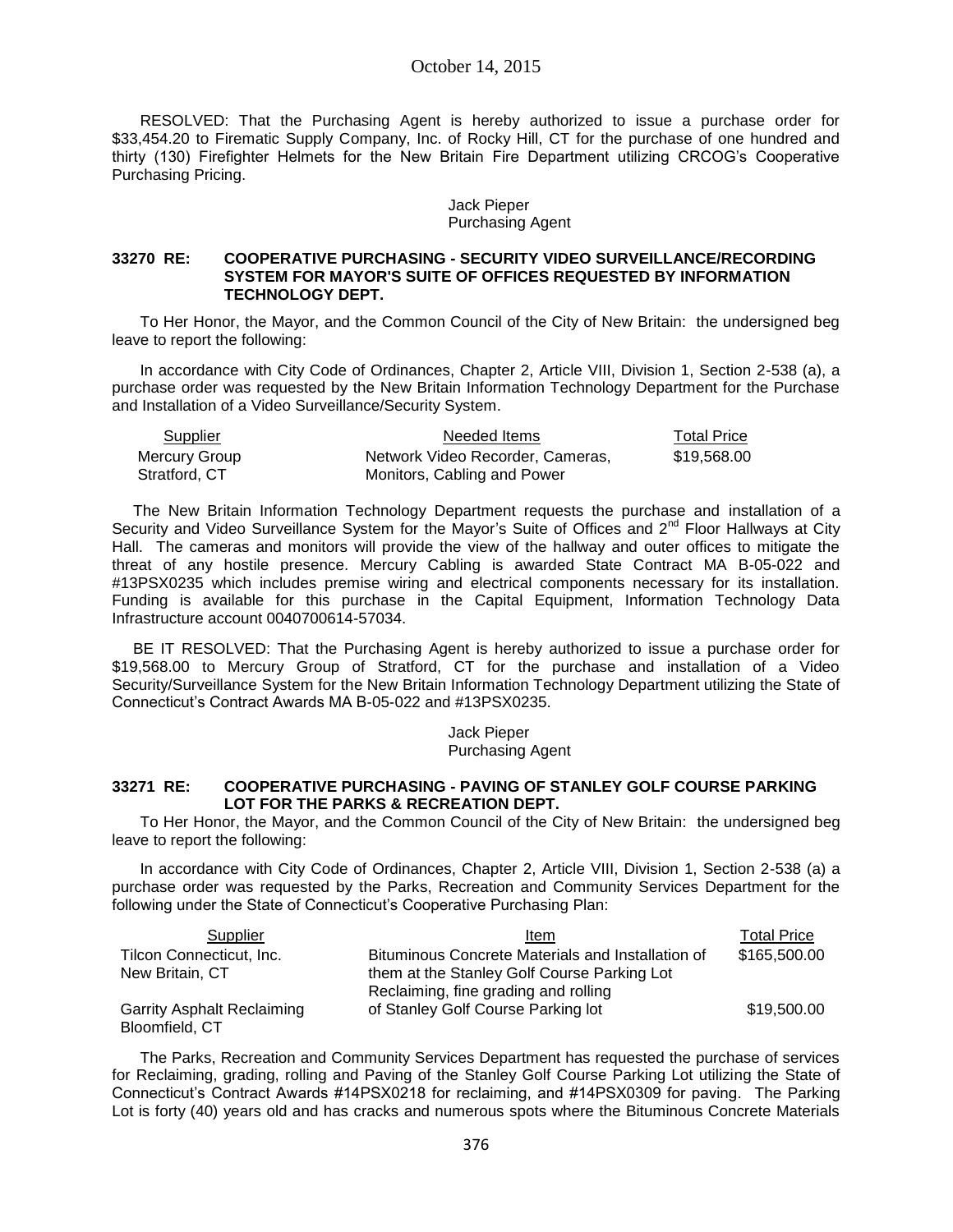are missing. These holes in the pavement can cause people to trip and fall if they are not being careful while walking in the Parking Lot. Tilcon Connecticut, Inc. and Garrity have provided milling and Bituminous Concrete Material and the installation of it in the past to the City under the State of Connecticut's Cooperative Purchasing Plans. On September 9, 2015, Resolution 33230, Tilcon Connecticut, Inc. and Garrity were approved to provide Milling and Bituminous Concrete Materials and the installation of them on various City Streets. This purchase is in addition to the various City Streets that Tilcon Connecticut, Inc. and Garrity were approved to conduct. Funding for this purchase is within the Parks, Recreation and Community Services Departments, Stanley Golf Course, account number, 201420101-5746 Stanley Golf Course, Miscellaneous Capital Projects.

RESOLVED: That the Purchasing Agent is hereby authorized to issue a purchase orders for \$165,500.00 to Tilcon Connecticut, Inc. of New Britain, CT for the purchase of Bituminous Concrete Materials and Installation of them at the Stanley Golf Course Parking Lot utilizing the State of Connecticut's Cooperative Purchasing Plan 14PSX0309 and Garrity Asphalt Reclaiming for \$19,500.00 to Reclaim, Grade and Roll the Parking Lot at Stanley Golf Course utilizing the State of Connecticut's Cooperative Purchasing Plan 14PSX0218.

### Jack Pieper Purchasing Agent

## **33272 RE: COOPERATIVE PURCHASING – COPIER LEASE FOR CORPORATION COUNSEL**

To Her Honor, the Mayor, and the Common Council of the City of New Britain: the undersigned beg leave to report the following:

In accordance with City Code of Ordinances, Chapter 2, Article VIII, Division 1, Section 2-538 (a), a purchase order was requested by Corporation Counsel for the following under the State of Connecticut's Cooperative Purchasing Plan, Contract Award #012PSX0026:

 A&A Office Systems Middletown, CT.

Lease of a Savin MP C3003 Multifunctional Copier

Supplier Description Description Pricing \$176.80/Month and \$0.005 per Black & White Copies over 8,000 Copies per month and \$0.05 per Color Copies

The Corporation Counsel requested a five (5) year lease of a multifunctional copier that can copy, print, scan, fax, e-mail and duplex. The pricing includes all maintenance, repairs, service, toner and supplies excluding paper for 8,000 copies per month. The Corporation Counsel's present copier is eight (8) years old and has required numerous repairs recently. Parts to make the needed repairs to the existing copier are becoming hard to obtain and some are no longer available. Corporation Counsel's fax machine is also broken and cannot be repaired. The monthly lease price submitted by A&A Office Systems for the new copier is the same as the State of Connecticut's Contract, 012PSX0026 that A&A Office Systems has with them. Funding is available for the new Copier Lease in the Corporation Counsel's account number 001109001-5436 Equipment Maintenance and Repairs.

RESOLVED: That the Purchasing Agent is hereby authorized to issue a Purchase Order and to enter into a five (5) year lease agreement with A&A Office Systems of Middletown, CT for the lease of a new multifunctional copier for Corporation Counsel at \$176.80 per month utilizing the State of Connecticut's Cooperative Purchasing Plan, Contract Award #012PSX0026.

> Jack Pieper Purchasing Agent

## **33273 RE: EMERGENCY PURCHASE ORDER - INFIELD RENOVATIONS AT NEW BRITAIN STADIUM FOR THE PARKS & RECREATION DEPT.**

To Her Honor, the Mayor, and the Common Council of the City of New Britain: the undersigned beg leave to report the following: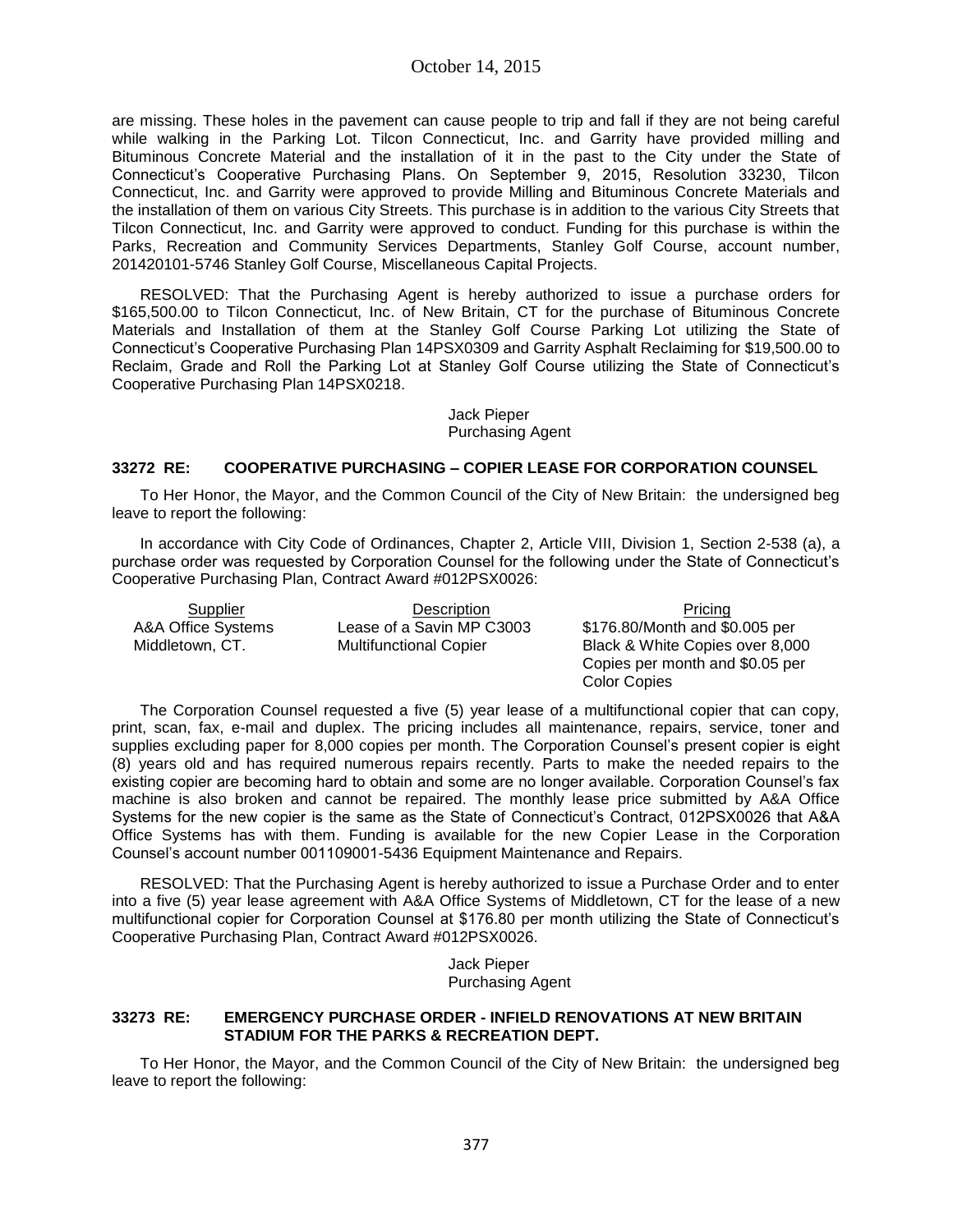In accordance with City Code of Ordinances, Chapter 2, Article VIII, Division V, Section 2-606a, an emergency purchase order was authorized by the Mayor and issued to the vendor listed below on September 23, 2015

| Supplier                     | Item                   | Total Price |
|------------------------------|------------------------|-------------|
| Sport Turf Specialties, Inc. | Infield Renovations at | \$44.179.50 |
| Wrentham. MA.                | New Britain Stadium    |             |

The Purchasing Agent reports that no formal bid solicitation and advertisement as outlined in the Purchasing Ordinances were made for this item. In accordance with Section 2-606b of the City Code of Ordinances, the Purchasing Agent reports:

An emergency purchase order was requested by the New Britain Park, Recreation and Community Services Department for the renovations of the entire infield, foul lines and twelve feet (12) back into the outfield. The work included removal of the existing sod and replacing it with new sod, laser grading of the infield to eliminate holes and to make the infield level to meet with Major League specifications. The renovations had to be conducted immediately to guarantee proper field conditions for next spring. The infield renovations could not be conducted sooner when the weather was warmer because of the baseball season and the games played there. It is the time of year that sod replacement must be done immediately to ensure it will start to grow before the cold winter season and be ready for the spring season when the new baseball team will start playing at the stadium. Funding for the Infield Renovations is available within the New Britain Park, Recreation and Community Services Department's account number 00883314601- 5454, New Britain Stadium Renovations, Public Works Construction Contracts.

> Jack Pieper Purchasing Agent

# **BOARD OF POLICE COMMISSIONERS**

#### **33092-1 RE: TRAFFIC STUDY ON WILDWOOD ST. ADJACENT TO CHESLEY PARK AND POLICE SUBSTATION**

To Her Honor, the Mayor, and the Common Council of the City of New Britain: the undersigned beg leave to report the following:

Members of the Traffic Safety Bureau conducted enforcement in the area and also notified the patrol division of this petition. Numerous parking tickets were issued on Wildwood Street in response to this complaint. Both divisions will continue enforcement activities in the area.

No further action by the Board is required at this time.

Jack W. Ferguson II Clerk of the Board

## **33143-1 RE: TRAFFIC STUDY ON MERIGOLD DR. NEAR THE REAR ENTRANCE OF PULASKI SCHOOL**

To Her Honor, the Mayor, and the Common Council of the City of New Britain: the undersigned beg leave to report the following:

The Traffic Safety Bureau supervisor conducted enforcement in the area on several occasions and found no violators. There is little or no traffic at the school during July and August. A check of traffic statistics over the last six months revealed no motor vehicle accidents and no reported complaints of speeding. The Traffic Safety Bureau will continue enforcement activities in the area.

No further action by the Board is required at this time.

Jack W. Ferguson II Clerk of the Board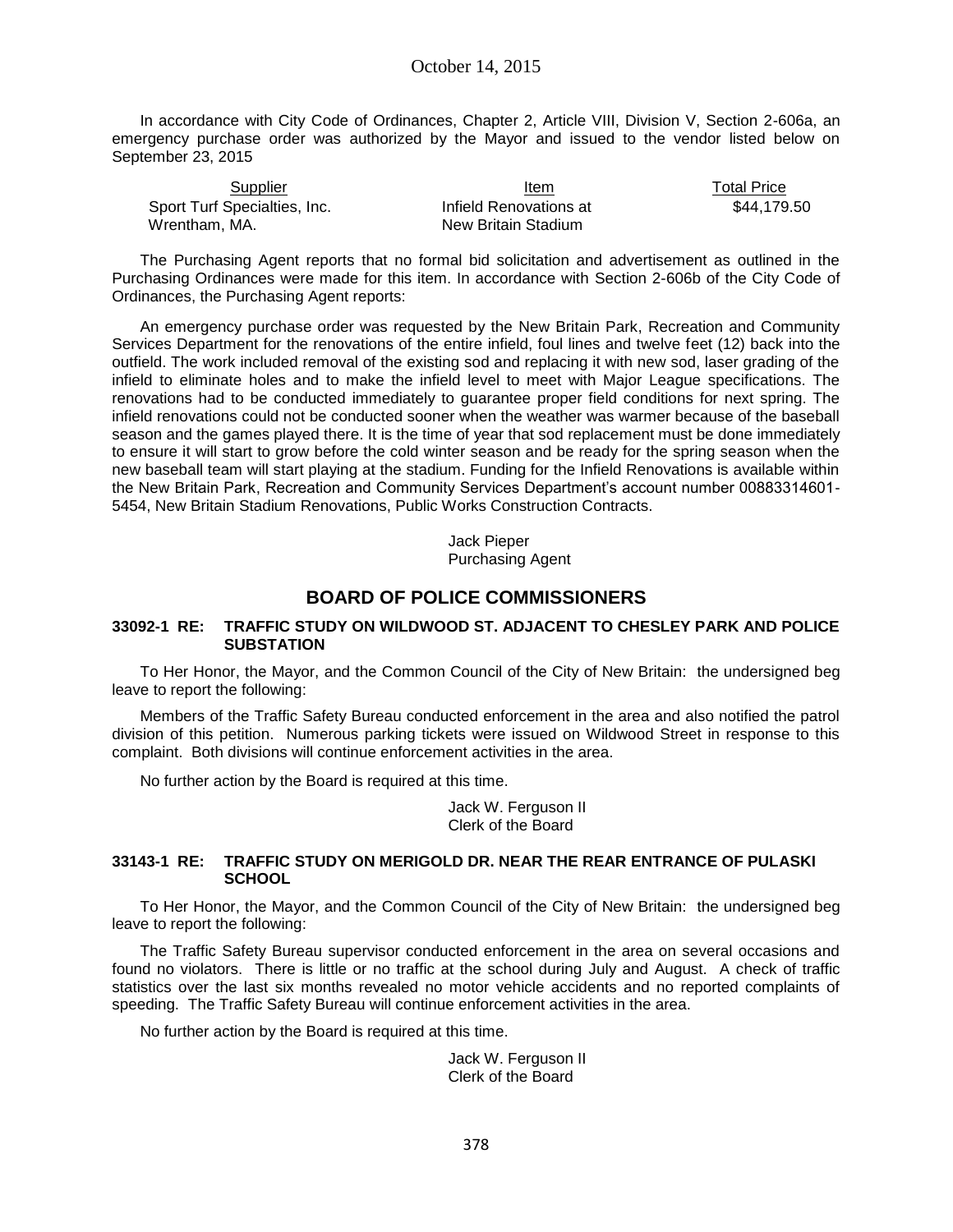# **DEPARTMENT OF PUBLIC WORKS**

#### **33256-1 RE: PROPERTY CLEANUP - HAZELMERE ROAD**

To Her Honor, the Mayor, and the Common Council of the City of New Britain: the undersigned beg leave to report the following:

The wooded area of Hazelmere Road between the north end of Sylvan Road and Barbour Road was cleared of all debris illegally dumped on the property, and a "NO Dumping" sign was installed on September 25, 2015.

> Mark E. Moriarty Director Public Works

## **TAX COLLECTOR**

#### **33274 RE: TAX ABATEMENTS, CORRECTIONS AND REFUNDS**

To Her Honor, the Mayor, and the Common Council of the City of New Britain: the undersigned beg leave to report the following:

The Collector of Taxes has referred a list of tax abatements, corrections and refunds. Acceptance and adoption is respectfully recommended.

> Cheryl S. Blogoslawski Tax Collector

## **CLAIMS COMMITTEE**

## **33275 RE: SETTLEMENT OF CLAIMS**

To Her Honor, the Mayor, and the Common Council of the City of New Britain: the undersigned beg leave to report the following:

The Standing Claims Subcommittee of the Committee on Administration, Finance and Law at a regular meeting held on Wednesday evening, October 7, 2015, at 6:30 PM in Room 201, City Hall, having held public hearings and made investigations of said claims, respectfully begs leave to recommend the following:

RESOLVED; that Susan Wassil of 161 South Main Street, Apt. 126, New Britain, Conn., be given leave to withdraw her claim for property damage sustained on March 13, 2015.

RESOLVED; that James Eaton of 129 Chapman Street, New Britain, Conn., be given leave to withdraw his claim of property damage sustained on May 27, 2015

RESOLVED; that the sum of \$22,806.20 be paid to Anna Ludwik-Jakubik of 191 Broad Street, New Britain, Conn., in full settlement of her claim of property damages sustained as a result of the City's sewer main back up on August 4, 2015.

> Alderman Carlo Carlozzi, Jr. **Chair**

## **REPORTS OF LEGISLATIVE COMMITTEES, BOARDS, COMMISSIONS AND DEPARTMENTS**

## **BOARD OF POLICE COMMISSIONERS**

#### **33090-1 RE: TRAFFIC SURVEY AND POLICE MONITORING OF THE FLOW OF TRAFFIC ON LINCOLN ST. SOUTH OF CORBIN AVE.**

To Her Honor, the Mayor, and the Common Council of the City of New Britain: the undersigned beg leave to report the following: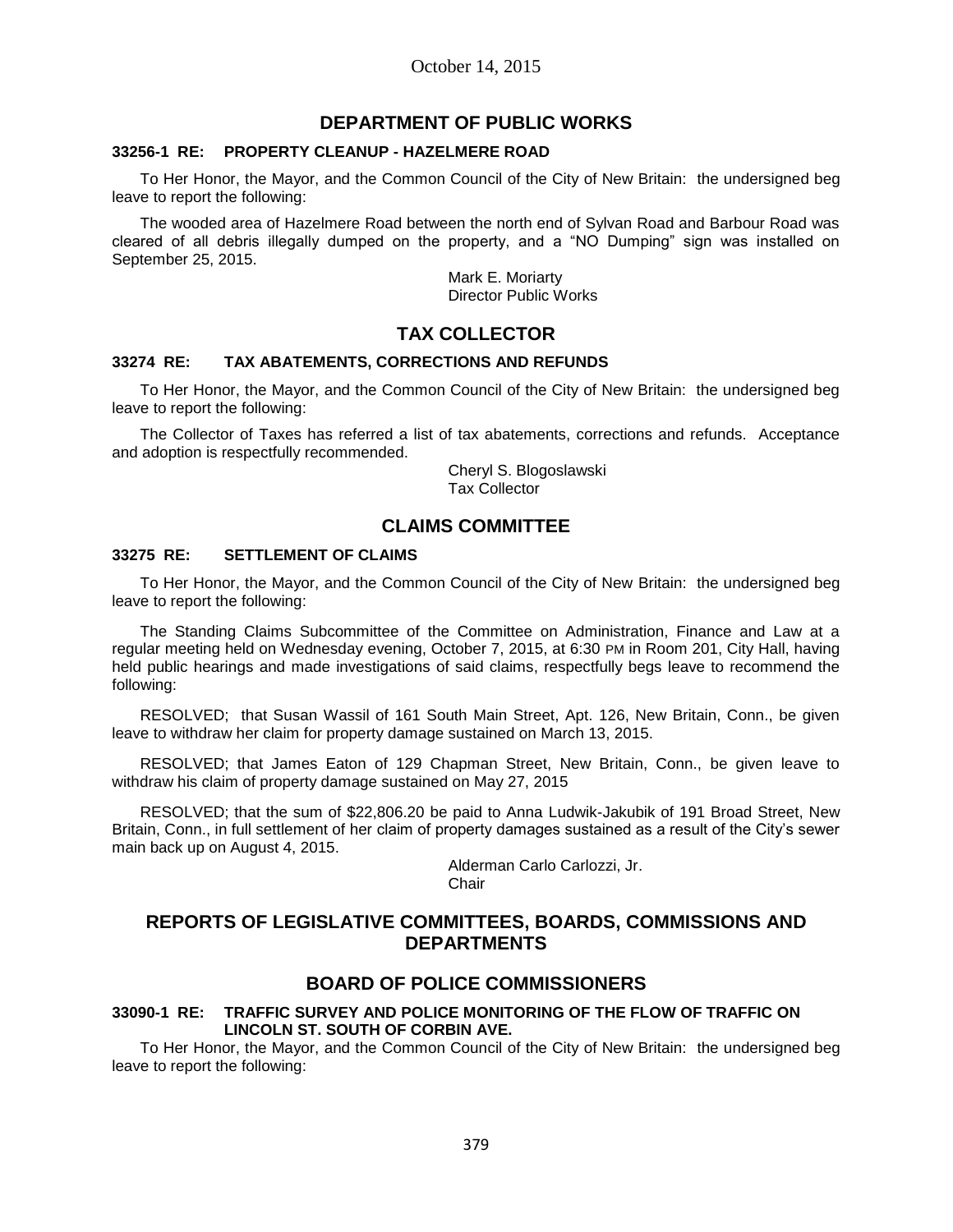October 14, 2015

The Traffic Safety Bureau supervisor conducted enforcement in the area on several occasions and found no violators. A check of traffic statistics over the last six months revealed one minor motor vehicle accident and one motor vehicle traffic stop. The Traffic Safety Bureau will continue enforcement activities in the area.

No further action by the Board is required at this time.

Jack W. Ferguson II Clerk of the Board

Ald. Salvio moved to accept and refer back to the Board of Police Commissioners for monitoring of traffic on Lincoln St. from Corbin Ave. North to West Main St., seconded by Ald. Smedley. So voted. Approved October 15, 2015 by Mayor Erin E. Stewart.

### **33145-1 RE: TRAFFIC STUDY AT THE INTERSECTION OF WHITING AND STANLEY STREETS**

To Her Honor, the Mayor, and the Common Council of the City of New Britain: the undersigned beg leave to report the following:

Members of the Traffic Safety Bureau conducted enforcement in the area and also notified the patrol division of this petition. A check of traffic statistics over the last six months revealed 5 minor motor vehicle accidents in the intersection of Whiting and Stanley Streets, 12 reported complaints of illegal parking (ten tickets issued), and 41 motor vehicle stops. Both divisions will continue enforcement activities in the area.

No further action by the Board is required at this time.

Jack W. Ferguson II Clerk of the Board

Ald. Salerno moved to accept, seconded by Ald. Pabon. So voted. Approved October 15, 2015 by Mayor Erin E. Stewart.

Ald. Bielinski recused herself regarding the following three reports of the Zoning Committee – she did not attend the meeting nor did she listen to the tape.

# **ZONING COMMITTEE**

### **33220-2 RE: AMENDMENT TO THE ZONING ORDINANCES REGARDING SIGNS IN THE CENTRAL BUSINESS DISTRICT**

To Her Honor, the Mayor, and the Common Council of the City of New Britain: the undersigned beg leave to report the following:

The Zoning Subcommittee of the Committee on Planning, Zoning and Housing held a regular meeting and public hearing on Tuesday, October 6, 2015, at 7:00 PM in the Council Chambers, to which was referred the matter of item #33220, an amendment to the zoning ordinances regarding signs in the Central Business District, voted to accept and refer back to the Common Council with a favorable recommendation.

> Alderman Carlo Carlozzi, Jr. Chair

Ald. Trueworthy moved to accept and adopt, seconded by Ald. Collins. So voted. Approved October 15, 2015 by Mayor Erin E. Stewart.

## **33221-2 RE: AMENDMENT TO THE ZONING ORDINANCES IHZ/TOD1 – DOWNTOWN**

To Her Honor, the Mayor, and the Common Council of the City of New Britain: the undersigned beg leave to report the following: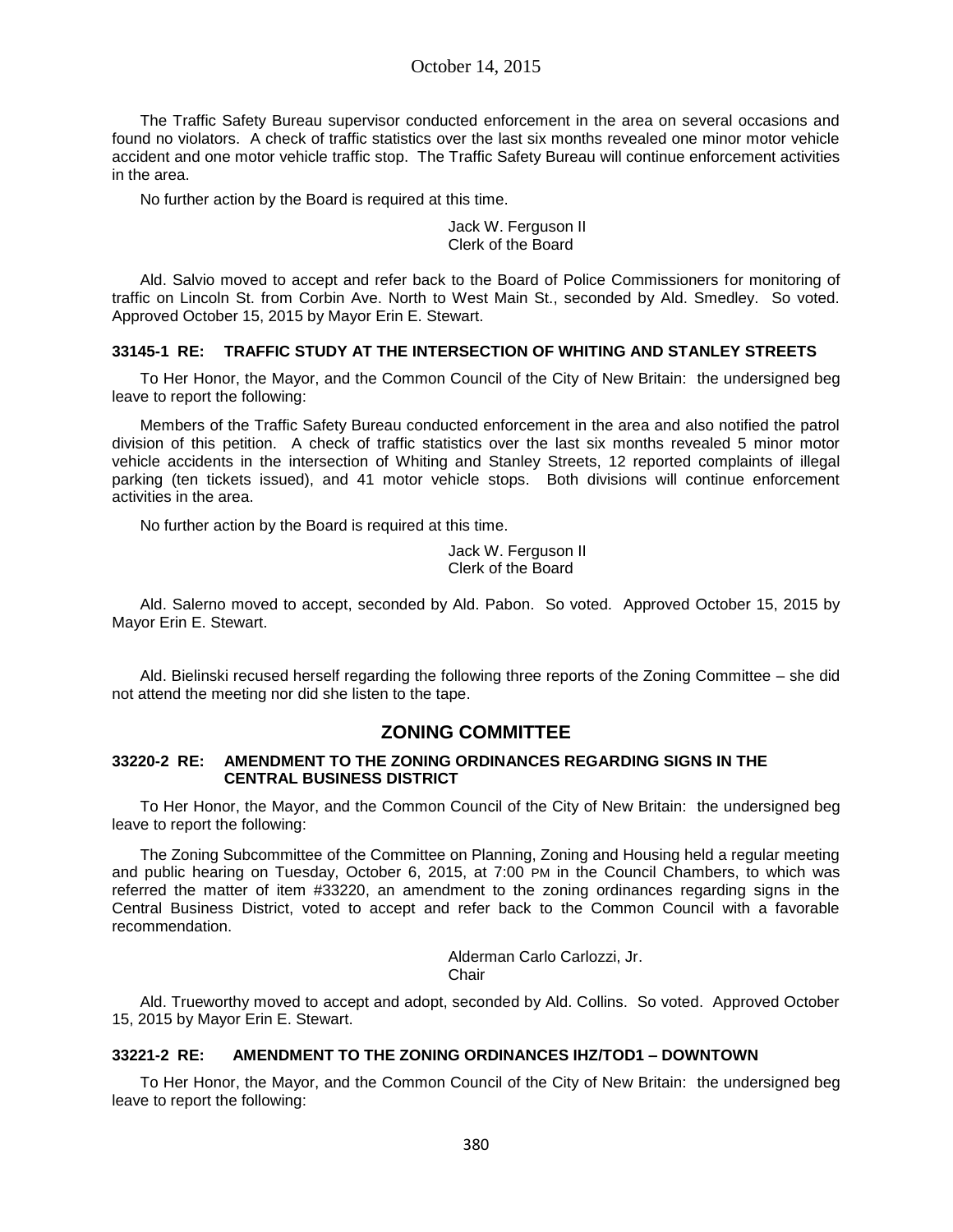The Zoning Subcommittee of the Committee on Planning, Zoning and Housing held a regular meeting and public hearing on Tuesday, October 6, 2015, at 7:00 PM in the Council Chambers, to which was referred the matter of item #33221. The Zoning Subcommittee voted to split the original petition and only sections 50-10, 50-10-60, 170-10-240, 170-20-100, 170-50-10, 170-50-10.10, 170-50-10.20, 170-50- 10.30, 170-100-60 and new sections 216 and 217 were acted on and referred back to the Council with neutral recommendation. The remaining sections of the original petition were tabled.

In connection with the amendment to the Zoning Ordinances regarding sections 50-10, 50-10-60, 170-10-240, 170-20-100, 170-50-10, 170-50-10.10, 170-50-10.20, 170-50-10.30, 170-100-60 and section 216, text governing the Incentive Housing/Transit Orient Design District – Downtown, the Zoning Subcommittee of the Committee on Planning, Zoning and Housing voted to accept as amended and refer back to the Council with a neutral recommendation.

> Alderman Carlo Carlozzi, Jr. **Chair**

Ald. Carlozzi moved to accept and adopt, seconded by Ald. Giantonio. So voted. Approved October 15, 2015 by Mayor Erin E. Stewart.

### **33221-3 RE: AMENDMENT TO THE ZONING ORDINANCES IHZ/TOD1 - EAST MAIN**

To Her Honor, the Mayor, and the Common Council of the City of New Britain: the undersigned beg leave to report the following:

The Zoning Subcommittee of the Committee on Planning, Zoning and Housing held a regular meeting and public hearing on Tuesday, October 6, 2015, at 7:00 PM in the Council Chambers, to which was referred the matter of item #33221. The Zoning Subcommittee voted to split the original petition and only sections 50-10, 50-10-60, 170-10-240, 170-20-100, 170-50-10, 170-50-10.10, 170-50-10.20, 170-50- 10.30, 170-100-60 and new sections 216 and 217 were acted on and referred back to the Council with neutral recommendation. The remaining sections of the original petition were tabled.

In connection with the amendment to the Zoning Ordinances regarding Sec. 217, text governing the Incentive Housing/Transit Orient Design District – East Main, the Zoning Subcommittee of the Committee on Planning, Zoning and Housing voted to accept as amended and refer back to the Council with a neutral recommendation.

> Alderman Carlo Carlozzi, Jr. Chair

Ald. Carlozzi moved to accept and adopt, seconded by Ald. Giantonio. So voted. Approved October 15, 2015 by Mayor Erin E. Stewart.

Ald. Bielinski returned to the Chambers.

# **NEW BUSINESS**

# **RESOLUTIONS**

## **33279 RE: SEPT. 15, 2015 THRU OCT. 15, 2015 HISPANIC HERITAGE MONTH**

To Her Honor, the Mayor, and the Common Council of the City of New Britain: the undersigned beg leave to recommend the adoption of the following:

WHEREAS, National Hispanic Heritage Month is recognized from September 15<sup>th</sup> to October 15<sup>th</sup> of each year; granting us, as a Nation and a community, the opportunity to join together and celebrate the diverse culture and acknowledge the abounding achievements and benefactions of all residents with Hispanic roots; and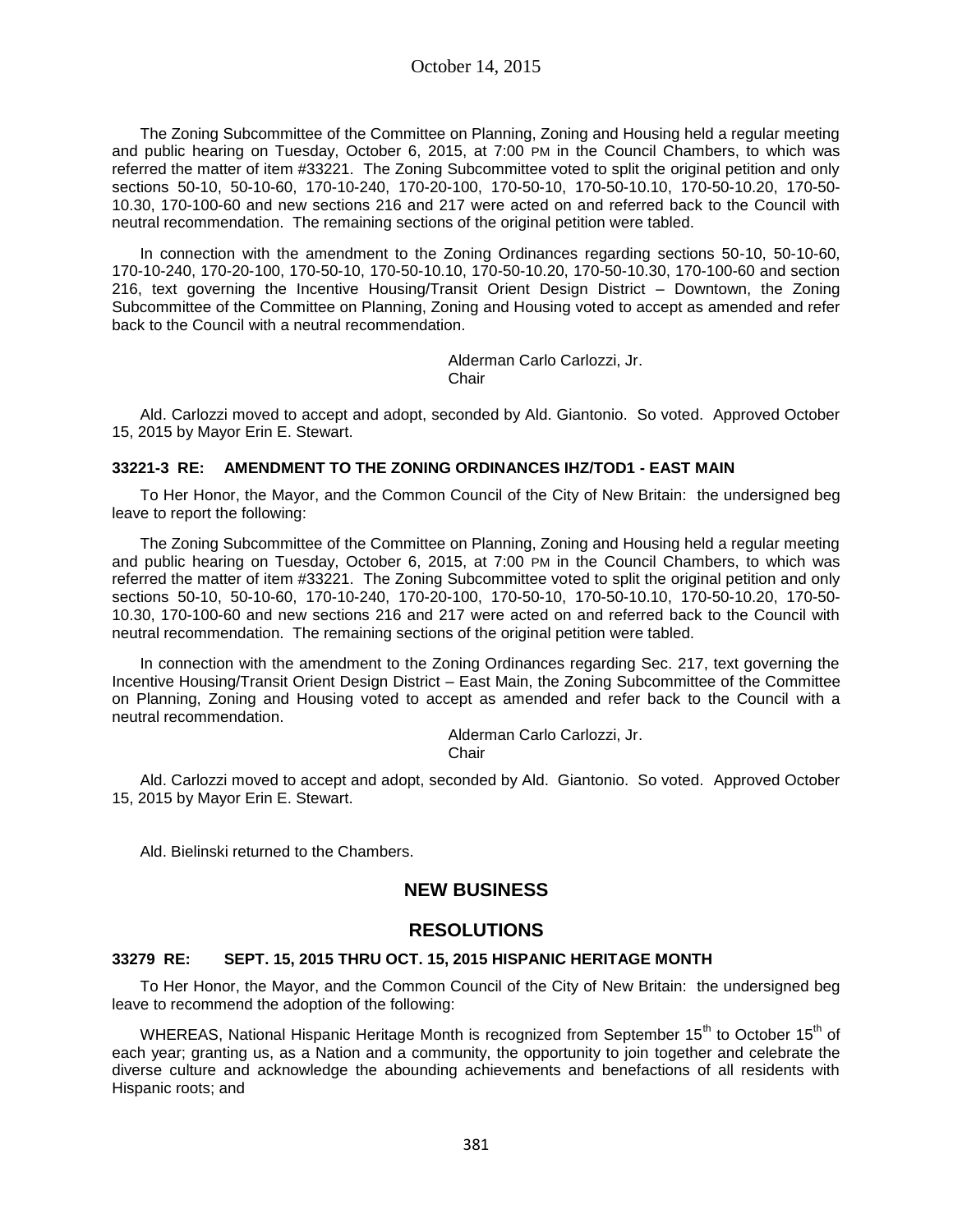WHEREAS, Hispanic individuals have made major contributions to the development of our Country and our City through leadership in government, businesses, education, sports and the arts; and

WHEREAS, approximately 54 million Hispanic individuals reside in our Country making those with Hispanic roots the Nation's largest ethnic or racial minority; and

WHEREAS, there are over 2.3 Million Hispanic-owned businesses which have generated over \$350.7 Billion in our national economy, making them an asset to our economic health; and

WHEREAS, the City of New Britain is honored to be a home to such an illustrious population and proudly recognizes all the accomplishments Hispanic men and women have made in developing this community; and

NOW, THEREFORE, BE IT RESOLVED, that the City of New Britain proclaim September 15, 2015 to October 15, 2015 as Hispanic Heritage Month and encourage all residents to celebrate with appropriate programs and activities that memorialize the contributions of Hispanic individuals to our Nation and our community.

> Ald. Michael Trueworthy Ald. Emmanuel Sanchez Ald. Suzanne Bielinski Ald. Tonilynn Collins Ald. Shirley Black Ald. Robert Smedley Ald. Don Naples Ald. Eva Magnuszewski Ald. Jamie Giantonio

Ald. Trueworthy moved to accept and adopt, seconded by Ald. Sanchez. So voted. Approved October 15, 2015 by Mayor Erin E. Stewart.

## **33284 RE: DESIGNATING ARCH STREET AS "BARRIO LATINO"**

To Her Honor, the Mayor, and the Common Council of the City of New Britain: the undersigned beg leave to recommend the adoption of the following:

WHEREAS, The City of New Britain has a longstanding history of embracing diversity and inclusion. Over the years many immigrant populations have made New Britain their home and have contributed to the rich and diverse tapestry of our city; and

WHEREAS, The Latino heritage and culture has been an increasing thread throughout New Britain by sharing their culture by way of celebrating Latino Heritage Month, commemorating the 65<sup>th</sup> Infantry Regiment also known as "The Borinqueneers" and many other events. Furthermore, Latino owned businesses; organizations like the Puerto Rican Society Club and Latino Coalition have been an integral part of the development of the community; and

WHEREAS, Because of abundant social and economic events, Arch Street has become a highly concentrated Latino residential population, as well as a region for Latino businesses; and

WHEREAS, Arch Street represents a culturally diverse population with roots from across the Americas and the Caribbean, and it is important to acknowledge the contributions of Latino Americans both past and present; and

WHEREAS, Civic engagement is the driving force in shaping all communities. In collaboration with community, political and area business leaders, the Latino Coalition of New Britain has created a plan to encourage socio-cultural activities, promote business growth, and resident participation; now therefore be it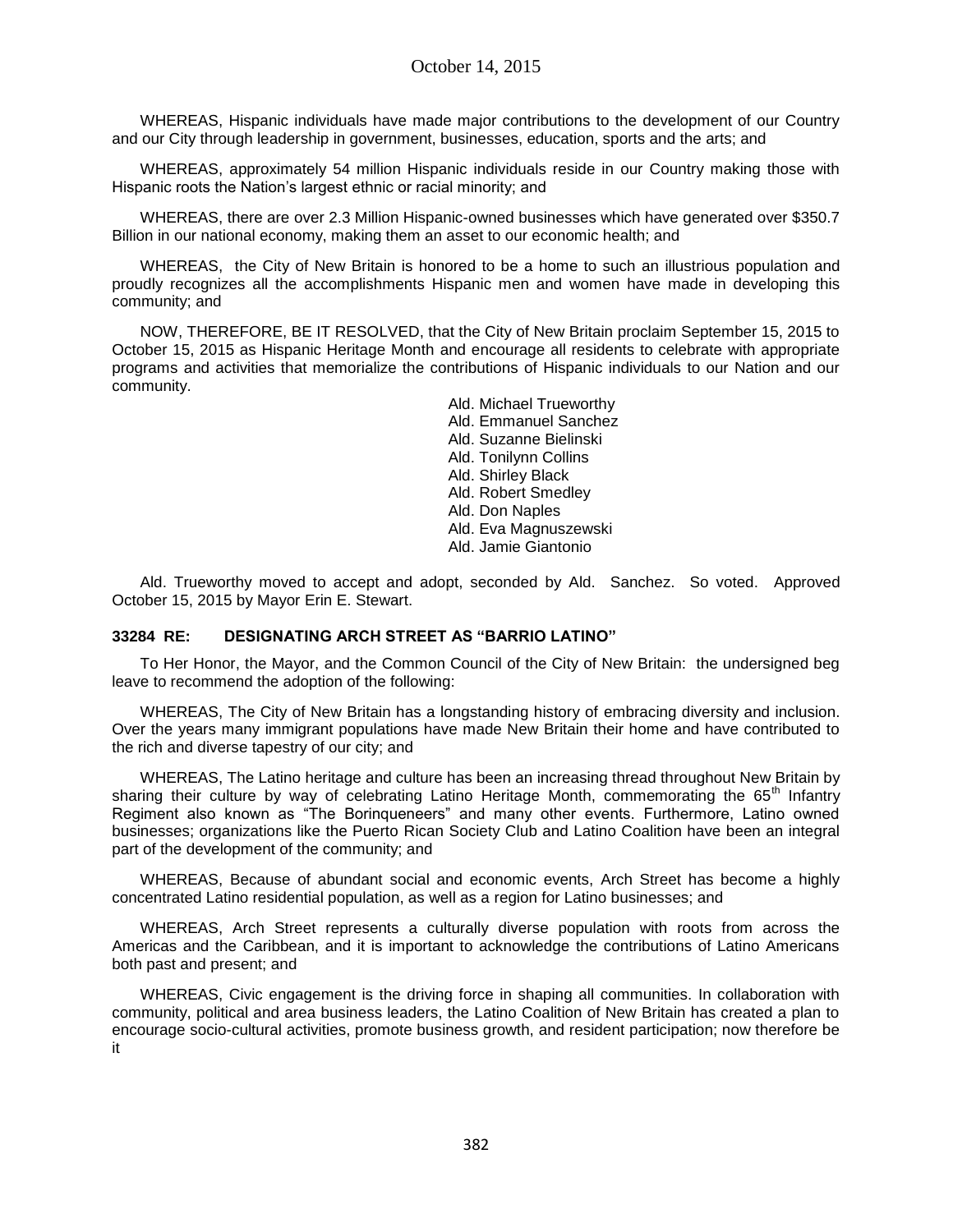RESOLVED, That the Common Council of the City of New Britain designate Arch Street as "Barrio Latino" in recognition of the Latino Americans both past and present that have contributed to our city, throughout our state, and our country.

> Alderman Emmanuel Sanchez Minority Leader Wilfredo Pabon Alderwoman Shirley Black Alderman Robert Smedley Alderman Don Naples Alderman Michael Trueworthy Alderwoman Suzanne Bielinski Alderwoman Tonilynn Collins Alderwoman Eva Magnuszewski Alderman Jamie Giantonio

Ald. Sanchez moved to accept and adopt, seconded by Ald. Pabon. So voted. Approved October 15, 2015 by Mayor Erin E. Stewart.

## **33276 RE: APPROVAL OF LOCAL 51 - NEW BRITAIN FEDERATION OF SCHOOL ADMINISTRATORS AGREEMENT**

To Her Honor, the Mayor, and the Common Council of the City of New Britain: the undersigned beg leave to recommend the adoption of the following:

WHEREAS, the New Britain Board of Education and Local 51 have concluded negotiations and reached a tentative agreement for collective bargaining covering the period of July 1, 2016 to June 30, 2019; and

WHEREAS, Local 51 members have ratified the tentative agreement; and

WHEREAS, action is required by the Common Council of the City of New Britain in accordance with the Code of Ordinances of the City of New Britain and Connecticut General Statutes; NOW, THEREFORE, BE IT

RESOLVED, that the proposed agreement between the New Britain Board of Education and Local 51 be and hereby is approved by the Common Council of New Britain.

> Ald. Jamie Giantonio Ald. Wilfredo Pabon Ald. Daniel Salerno Ald. Emmanuel Sanchez

Ald. Ginatonio moved to accept and adopt, seconded by Ald. Bielinski. Ald. Giantonio moved to table, seconded by Ald. Salvio. Roll call vote – 9 in favor, 6 opposed. IN FAVOR: Ald. Collins, Sanchez, DeFronzo, Salvio, Pabon, Giantonio, Smedley, Salerno and Naples. OPPOSED: Ald. Trueworthy, Magnuszewski, Black, Platosz, Carlozzi and Bielinski. RESOLUTION TABLED.

### **33277 RE: POLISH-AMERICAN HERITAGE MONTH 2015**

To Her Honor, the Mayor, and the Common Council of the City of New Britain: the undersigned beg leave to recommend the adoption of the following:

WHEREAS, during the month of October we recognize and honor the Americans of Polish decent who have helped build our nation and our community; and

WHEREAS, many valorous Polish individuals fought alongside their American comrades during the Revolutionary War to win independence for this great nation; and

WHEREAS, General Casimir Pulaski served diligently and tenaciously during the Revolutionary War with distinction and his courageous efforts and selfless acts will never be forgotten; and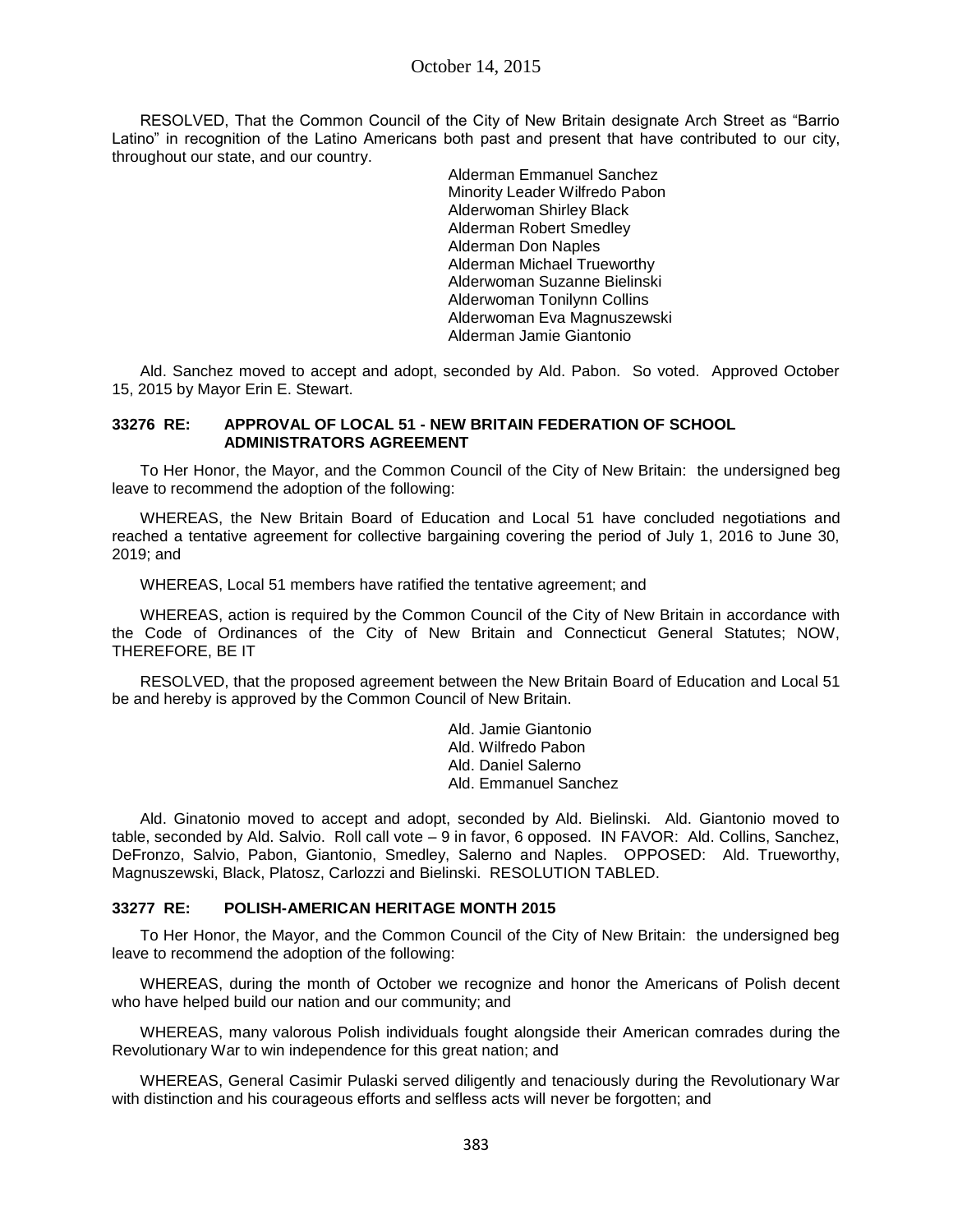WHEREAS, October  $11<sup>th</sup>$  is designated as General Pulaski Memorial Day in honor of the valiant leader that sacrificed his life, for a country not his own, in an endeavor to secure freedom and liberty for others; and

WHEREAS, during this time we also reflect on the contributions of the many Polish-Americans that have so richly given to develop this great nation and throughout history; and

WHEREAS, Polish American Citizens have contributed so much to our society and our community from their support in battle, their skills in business, knowledge in education and in all areas of life; and

NOW, THEREFORE, BE IT RESOLVED, that the City of New Britain recognize October 2015 as Polish-American Heritage Month and encourage all residents to celebrate the sacrifices, contributions, culture and prosperity of our friends and neighbors of Polish decent.

> Alderwoman Suzanne Bielinski Alderwoman Eva Magnuszewski Alderman Michael Trueworthy Alderman Jamie Giantonio Alderman Luis Salvio Alderman Robert Smedley Alderwoman Tonilynn Collins

Ald. Magnuszewski moved to accept and adopt, seconded by Ald. Bielinski. So voted. Approved October 15, 2015 by Mayor Erin E. Stewart.

## **33278 RE: OCTOBER 2015 BREAST CANCER AWARENESS MONTH**

To Her Honor, the Mayor, and the Common Council of the City of New Britain: the undersigned beg leave to recommend the adoption of the following:

WHEREAS, excluding skin cancer, breast cancer is the most common cancer in women: it is the second leading cause of cancer death in women, after lung cancer; and

WHEREAS, the chance of a woman having invasive breast cancer some time during her life is about 1 in 8. The chance of dying from breast cancer is about 1 in 36; and

WHEREAS, currently there are over 2.8 million women living in the United States who have been treated for breast cancer; and

WHEREAS, approximately 40,000 women will die from the disease this year; and

WHEREAS, Men are also able to get breast cancer and, in fact, there are 2,360 cases every year of breast cancer in men in the United States; and

WHEREAS, it is not yet known exactly what causes breast cancer, but what is known, is that certain risk factors are linked to the disease; and

WHEREAS, woman age 40 and older should have a mammogram annually. Women in their 20s and 30s should have a clinical breast exam as part of a regular exam by a health expert; and

WHEREAS, studies show that regular mammography screening of women between the ages of 50 and 69 reduces breast cancer mortality by approximately 30% in this age group. However, women with breast cancer will not benefit from mammography screening unless they have access to appropriate treatment; and

WHEREAS, the earlier breast cancer is found, the better the chances that treatment will work; and

WHEREAS, the most common sign of breast cancer is a new lump or mass. A lump that is painless, hard and has uneven edges is more likely to be cancer, but some cancers are tender, soft and rounded; therefore, it is important to have anything unusual checked by your doctor; and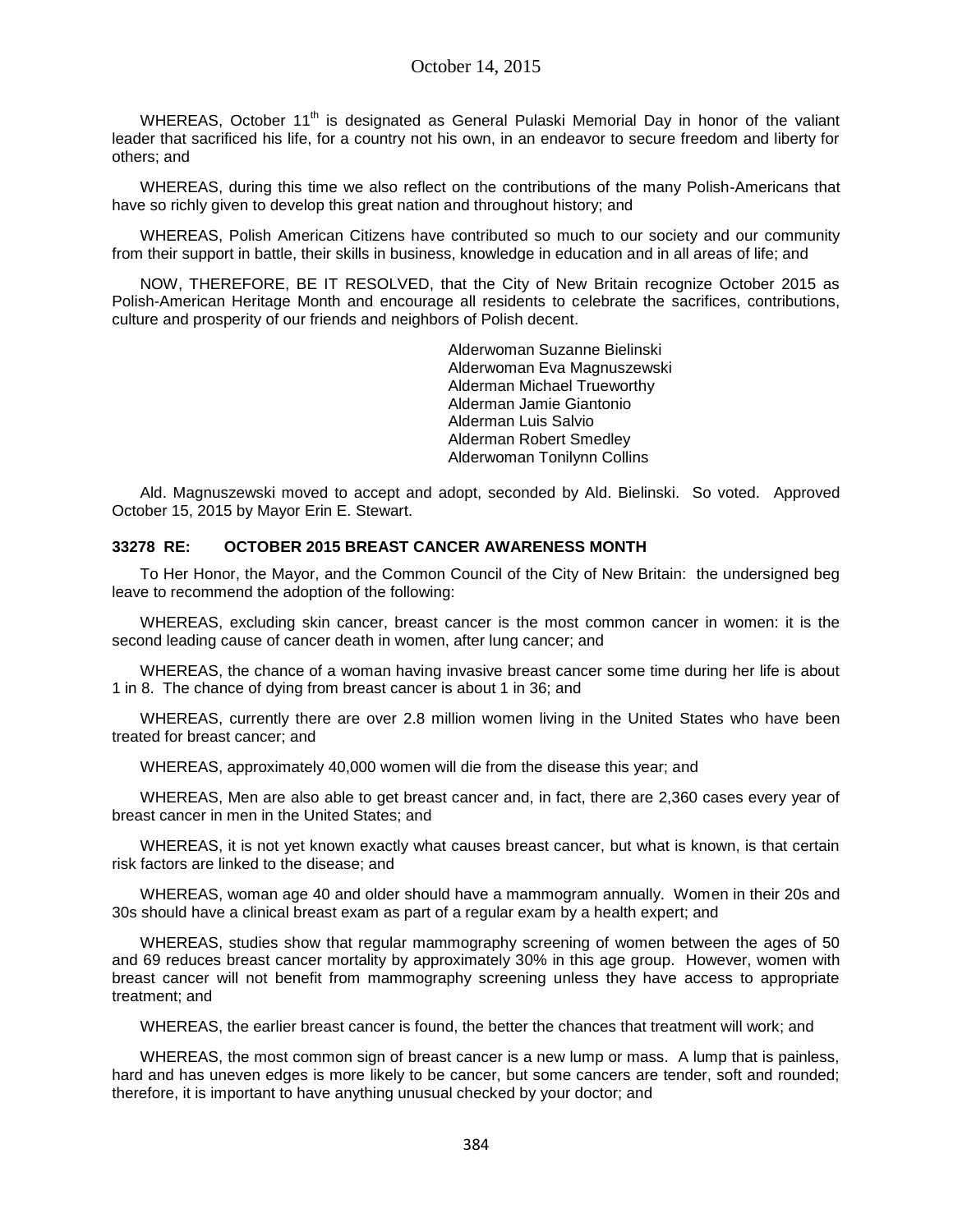WHEREAS, Breast Cancer Awareness Month is a special opportunity every year to focus attention on this urgent challenge that affects us all in some way; NOW, THEREFORE BE IT

RESOLVED that the City of New Britain recognizes October as Breast Cancer Awareness Month and wants the citizens of the City to be aware of this disease, its risks and symptoms and are encouraged to self-screen monthly and be screened regularly.

> Alderwoman Suzanne Bielinski Alderwoman Tonilynn Collins Alderman Michael Trueworthy Alderwoman Eva Magnuszewski Alderwoman Shirley Black Alderman Robert Smedley Alderman Jaime Giantonio

Ald. Bielinski moved to accept and adopt, seconded by Ald. Collins. So voted. Approved October 15, 2015 by Mayor Erin E. Stewart.

#### **33280 RE: ALLOWING THE COMMISSION ON HUMAN RIGHTS AND OPPORTUNITIES TO SOLICIT AND RECEIVE CONTRIBUTIONS TO SPONSER THE ANNUAL DR. MARTIN LUTHER KING, JR. CEREMONY/BREAKFAST**

To Her Honor, the Mayor, and the Common Council of the City of New Britain: the undersigned beg leave to recommend the adoption of the following:

Resolution Summary: This Resolution allows the Commission on Human Rights & Opportunities to solicit and receive contributions to sponsor the Monday, January 18, 2016, annual Ceremony/Breakfast in commemoration of the Rev. Dr. Martin Luther King, Jr. Holiday Observance

WHEREAS: each year the City of New Britain hosts a Ceremony/Breakfast to reflect on the accomplishments of Rev. Dr. Martin Luther King, Jr. and acknowledge the impact that he had on American history; and

WHEREAS: Dr. King's life work represented a steadfast commitment to ensuring and advancing equality for all people; and

WHEREAS: as a man of vision, he challenged Americans to fully embrace the core values of our nation's constitution – freedom, liberty and justice – and worked tirelessly to awaken the conscience of the country; and

WHEREAS: in his strives for civil rights, Dr. King inspired Americans to think beyond themselves, look past differences and work toward equality, serving side-by-side, building relations between people, teaching us that in the end we are more alike that we are different; and

WHEREAS: these ideas of unity and purpose – and the great things that can happen when we work together toward a common goal – are just some of the many reasons we honor Dr. King on this special holiday; and

NOW, THEREFORE, BE IT RESOLVED THAT: the Common Council of the City of New Britain hereby authorizes Mayor Erin E. Stewart, through the Commission on Human Rights & Opportunities, to solicit the necessary financial support to defray expenses associated with the MLK Ceremony/Breakfast, to be placed in a designated revenue and expenditure account established by the Finance Department under the administrative power of the CHRO, as outlined below:

|         | Revenues: #265521101-4476 |
|---------|---------------------------|
| \$2,000 |                           |

Expenditures: #265521101-5336 \$2,000

Alderwoman Tonilynn Collins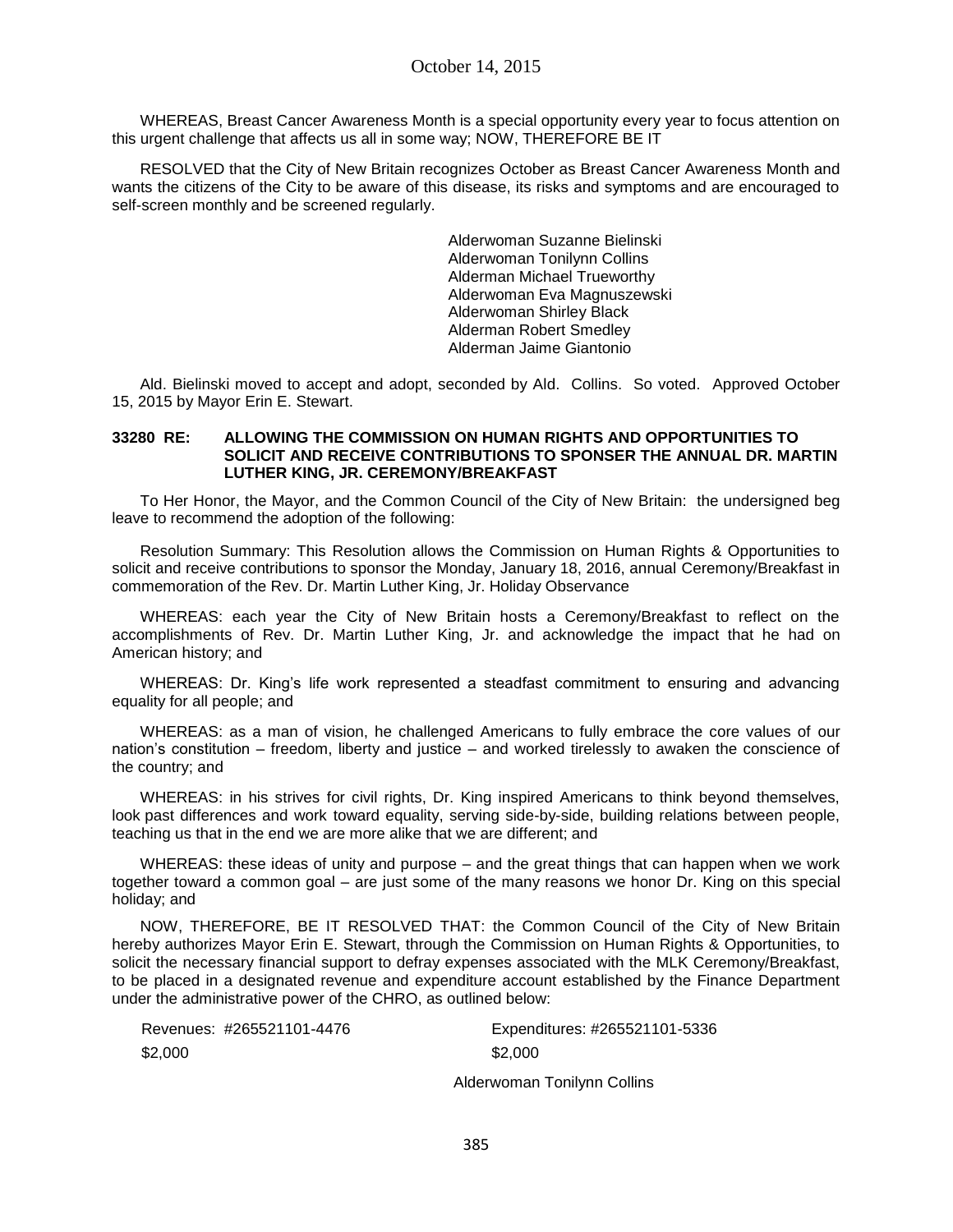Ald. Collins moved to accept and adopt, seconded by Ald. Bielinski. So voted. Approved October 15, 2015 by Mayor Erin E. Stewart.

### **33281 RE: BUDGET TRANSFER AND APPROPRIATION - POLICE DEPT. TO SUPPORT DUI ENFORCEMENT PROGRAM**

To Her Honor, the Mayor, and the Common Council of the City of New Britain: the undersigned beg leave to recommend the adoption of the following:

RESOLUTION SUMMARY: The percentage of alcohol related fatalities in Connecticut during 2011 (45%) was higher than the national percentage of 36% and slightly above the 38% in the other New England States. Of the Connecticut fatal crashes, 40% were estimated to involve drivers above the legal alcohol limit. National statistics also reveal that almost 64% of such crashes occurred during the weekend between Friday and Sunday. In an effort to further reduce alcohol related accidents, the Federal government has continued its Driving Under the Influence (DUI) Enforcement Program.

WHEREAS, the Connecticut Department of Transportation's Division of Highway Safety has made available Federal highway safety funds for overtime to support DUI law enforcement efforts from October 15, 2015 to September 10, 2016, and

WHEREAS, in accordance with Federal requirements, all initial allowable expenses will be provided for by the City and reimbursable on a 75% basis with the City's 25% match coming from monies budgeted for this purpose in the Police Department's Cash Match Grants Account, and

RESOLVED, that Mayor Erin E. Stewart is authorized to execute all grant documents with the State of Connecticut DOT on behalf of the City of New Britain for the Expanded Driving Under the Influence (DUI) Enforcement Program grant in the sum of \$185,400 to provide Federal dollars for overtime to target those that choose to drive under the influence, thus making City streets safer, and,

RESOLVED, that the sum of \$185,400 be appropriated within the special revenue account structure as follows:

| Increase Revenue:      |                                           |       |           |
|------------------------|-------------------------------------------|-------|-----------|
| 288211156-4222         | State Department of Transportation        |       | \$139,050 |
| 288211156-6001         | General Fund Match                        |       | \$46,350  |
|                        |                                           | Total | \$185,400 |
| Increase Expenditures: |                                           |       |           |
| 288211156-5122         | Overtime                                  |       | \$185,400 |
|                        |                                           | Total | \$185,400 |
|                        | Ald. Suzanne Bielinski - Police Liaison   |       |           |
|                        | Ald. Carlo Carlozzi, Jr. - Police Liaison |       |           |
|                        | Ald. Wilfredo Pabon - Police Liaison      |       |           |
|                        | Ald. Emmanuel Sanchez - Police Liaison    |       |           |

Ald. Robert Smedley - Police Liaison

Ald. Bielinski moved to accept and adopt, seconded by Ald. Pabon. So voted. Approved October 15, 2015 by Mayor Erin E. Stewart.

### **33282 RE: RECEIPT OF CT DEPT. OF CHILDREN AND FAMILIES GRANT - \$5,044**

To Her Honor, the Mayor, and the Common Council of the City of New Britain: the undersigned beg leave to recommend the adoption of the following:

Resolution Summary: PURPOSE: This resolution allows for receipt of a CT Department of Children and Families Grant that is passed through the CT Youth Services Association for \$5,044 for a contract period that ends June 30, 2016. Funds are to be used for Pro-Social Activities and Direct Services pertaining to Juvenile Review Board clients. There is no match obligation on the part of the City for these entitlement funds.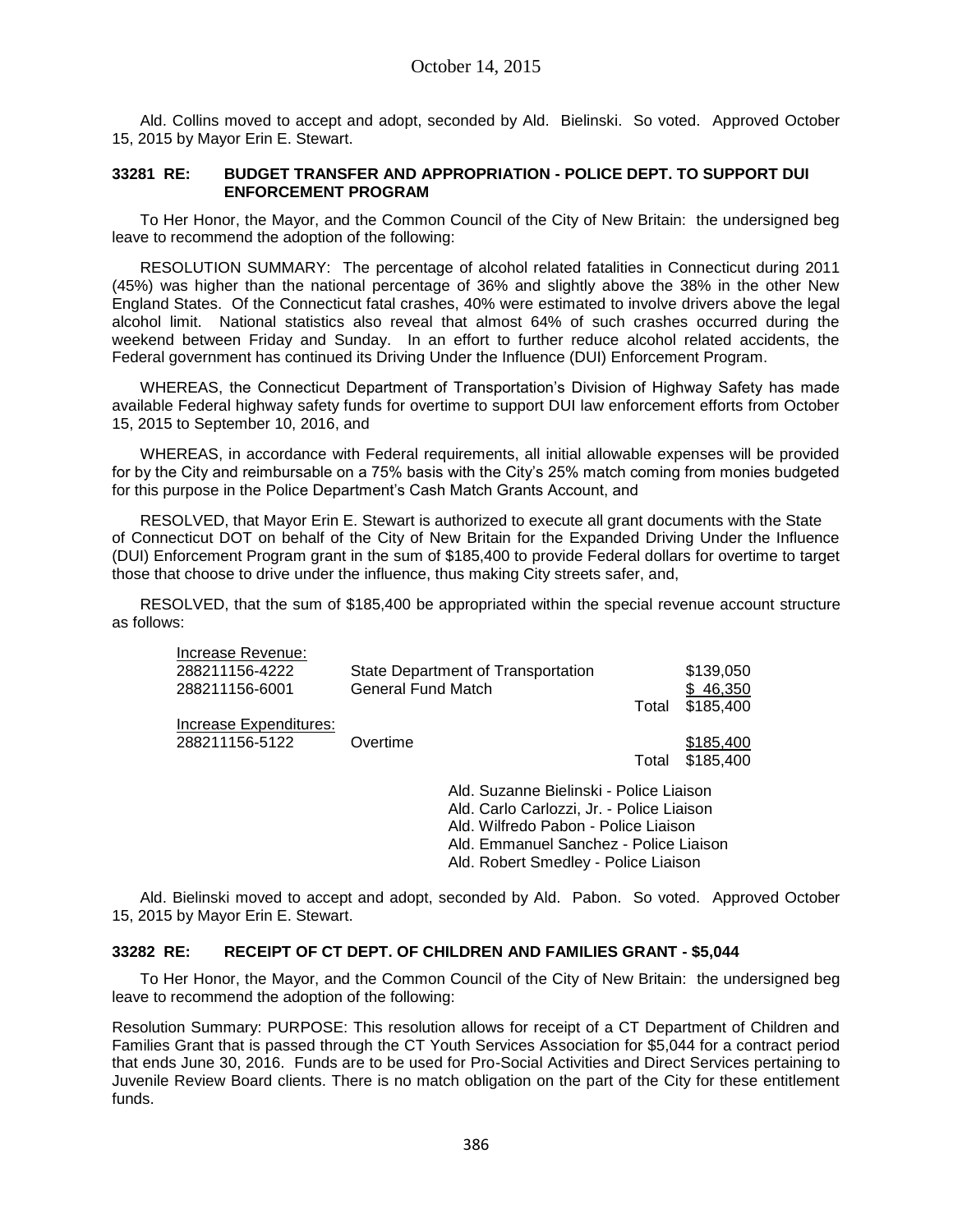WHEREAS, the City of New Britain is committed to providing information, referrals and advocacy services to its residents, and particularly its children, AND

WHEREAS, the City of New Britain has had a Juvenile Review Board for the past 37 years. This board handles on average 68 cases of at-risk youth on an annual basis.

WHEREAS, funding for pro-social and direct services has been awarded to New Britain Recreation & Community Services Department, AND

WHEREAS, Recreation and Community Services Department will be providing pro-social activities such as summer camp, baby sitter training, baseball leagues, midget football, YMCA memberships and Tae Kwon Do memberships. The City will also be providing direct services such as MADD smart teen and parent programs and Big Brother/Big Sister programs with this funding, NOW

THEREFORE, BE IT RESOLVED, that Mayor Erin E. Stewart receive full authority to execute all contracts in receipt of the CYSA funding in the amount of \$5,044, AND

BE IT FURTHER RESOLVED, that such funding, upon receipt, be placed in appropriate revenue and expenditure accounts as detailed below, under administrative purview of New Britain Recreation & Community Services Department.

| Revenue Account:              |                                   |         |
|-------------------------------|-----------------------------------|---------|
| 298536110-4232                | <b>Grants &amp; Contributions</b> | \$5.044 |
| <b>Expenditures Accounts:</b> |                                   |         |
| 298536110-5348                | <b>Other Project Services</b>     | \$3,880 |
| 298536110-5835                | Programs                          | \$1.164 |
|                               | TOTAL                             | \$5.044 |

#### Alderman Emmanuel Sanchez

Ald. Sanchez moved to accept and adopt, seconded by Ald. Pabon. So voted. Approved October 15, 2015 by Mayor Erin E. Stewart.

#### **33283 RE: STATE ASSISTANCE AGREEMENT COLD WEATHER OVERFLOW SHELTER**

To Her Honor, the Mayor, and the Common Council of the City of New Britain: the undersigned beg leave to recommend the adoption of the following:

### CERTIFIED RESOLUTION OF THE CITY OF NEW BRITAIN

*I, Mark Bernacki, Town and City Clerk, certify that below is a true and correct copy of a resolution duly adopted by the City of New Britain at a meeting of its Common Council duly convened on October 14, 2015, and which has not been rescinded or modified in any way whatsoever and is at present in full force and effect.*

 $\overline{\phantom{a}}$  , and the contribution of the contribution of the contribution of the contribution of the contribution of the contribution of the contribution of the contribution of the contribution of the contribution of the

Date **Date Mark Bernacki, Town and City Clerk** Mark Bernacki, Town and City Clerk

WHEREAS, pursuant to Connecticut General Statutes Sections 4-66aa, 4-8 and 8-206, the Connecticut Department of Housing is authorized to extend financial assistance for economic and community development projects; and

WHEREAS, it is desirable and in the public interest that the City of New Britain make an application to the State in order to provide for a Cold Weather Overflow Shelter, and to execute an Assistance Agreement; and

NOW, THEREFORE, BE IT RESOLVED by the Common Council of the City of New Britain: